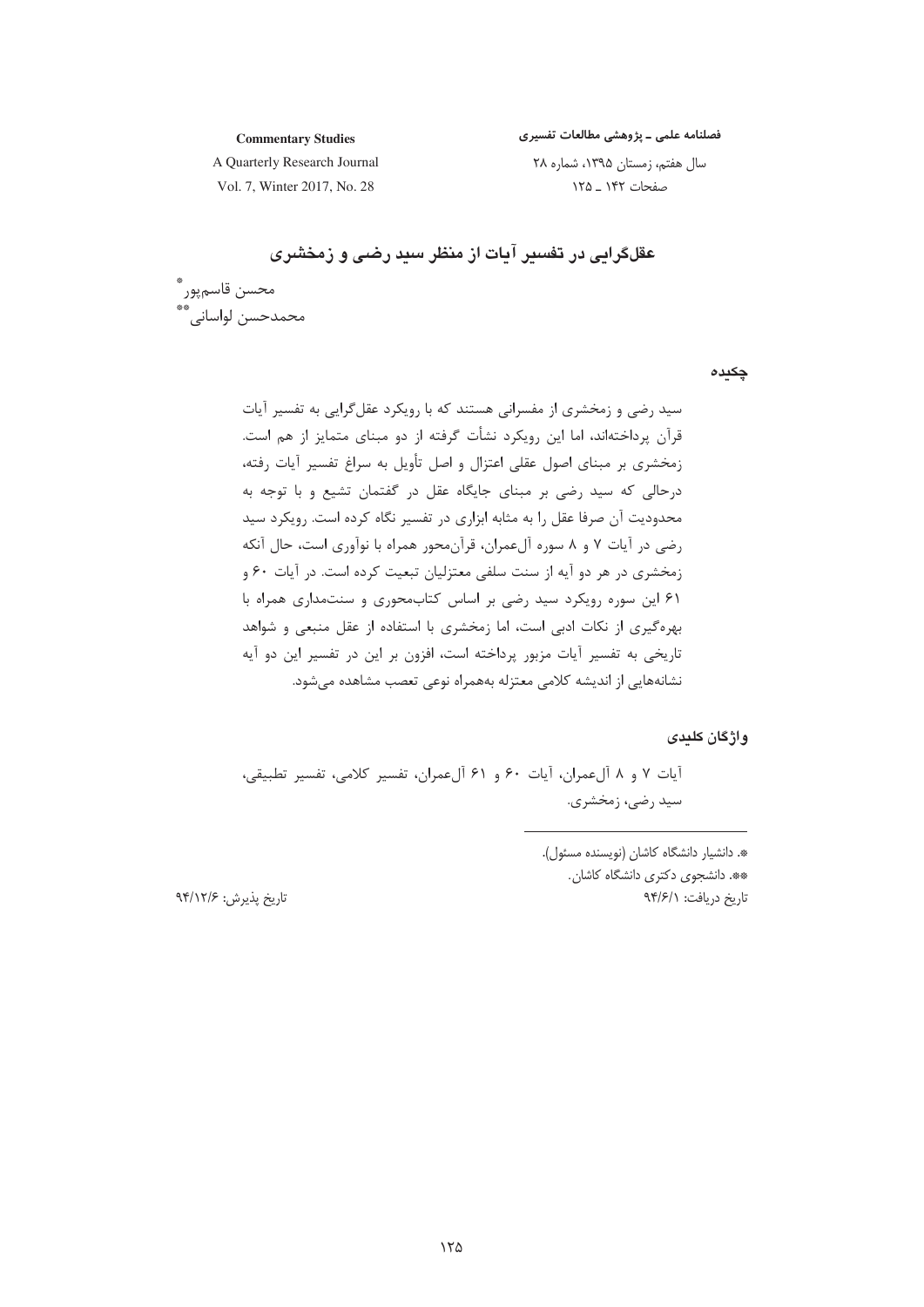### طرح مسئله

از دیرباز، گروندگان به هر یک از مذاهب اسلامی در راستای تقویت و تأیید گرایش خویش، به آیاتی از قرآن دست یازیدهاند، چه آنکه این کتاب آسمانی علی رغم حجیت نزد همگان، متضمن آیاتی است که دارای تشبیه و استعاره است. این ویژگی گاهی عدم پذیرش ظاهری آنها را باعث گردیده است. این قبیل آیات جولانگاه مباحث تفسیری قرار گرفته و اختلاف گسترده عالمان مذاهب را در پی داشته، بهگونهای که آثار آن در خلال منابع تفسیری بازتاب یافته است.

نزاع میان دیدگاههای امامیه و اشاعره در عرصههای گوناگون، بیشترین حجم نظریات اختلافی در عرصههای کلامی معطوف به دو دیدگاه مذکور را نشان میدهد، از سوی دیگر این اختلافها در مقایسه با دیدگاههای معتزله و امامیه کمتر بوده است، درعین حال نباید از تفاوتهای دو دیدگاه معتزله و امامیه هم چشم پوشید. کتاب *العثمانیه* جاحظ نمونهای از این دست و البته در باب کلام است که به ارزیابی دیدگاههای دو مذهب از زبان مؤلف پرداخته است. در باب تفسیر نیز می توان از آراء سید رضی و زمخشری در دو کتاب *حقائق التأویل* و *الكشاف* ياد كرد، آنچه در اين پژوهش، مجال مقايسه تطبيقى نظريات تفسيرى سيد رضى با زمخشرى را فراهم آورده گزینش و ارزیابی آیاتی از سوره آلءمران توسط آن دو است؛ یعنی آیات ناظر بر میزان علم و عصمت پیشوایان دینی، آیه حاکی از برخی رفتارهای پیامبرﷺ (مباهله) و آیه به ظاهر سازگار با آموزه جبر.

سید رضی بهعنوان مفسر امامی مذهب و البته دارای قرابت فکری با معتزله و زمخشری نماینده برجسته جریان تفسیر معتزله تا چه میزان در تفسیر آیات یاد شده به رویکرد عقلانی و تأویل گرایی اهتمام داشتهاند؟

میزان بهرهمندی از تأویل قرآن براساس آیه ۷ آلعمران در نگاه دو مفسر یکی از مباحث چالش برانگیز در طول تاریخ، میزان و گستره دسترسی بزرگان و عالمان دین به علوم وحیانی، ازجمله علم تأویل کتاب در کنار تفسیر آن بوده است، در این راستا عالمان مسلمان وابسته به مذاهب گوناگون هر یک دارای دیدگاه و نظریه خاص خود بودهاند که در ذیل تفسیر برخی آیات این تنوع دیدگاه تأویلی که بهویژه از خاستگاه عقل گرایی آنان ناشی می شده قابل فهم است. نگاهی به تفسیر تأویلی ذیل آیه هفتم سوره آل عمران بهخوبی میزان بهرهمندی از تأویل قرآن را خاطرنشان می سازد.

ازجمله مواضع اختلافي در تفسير اين آيه، جايگاه واو در عبارت «وَ الرَّاسِخُونَ في الْعِلْمِ» است، اينكه آيا «واو» عاطفه است یا استینافیه؟ چه آنکه در صورت قول به عطف، راسخان در علم را شریک و همراه خدا در این علم دانسته و در صورت قول به استیناف این علم را به خدا اختصاص دادهایم.

جستاری کوتاه در نظریات دانشمندان مذاهب اسلامی گویای آن است که اشاعره بیشتر تمایل به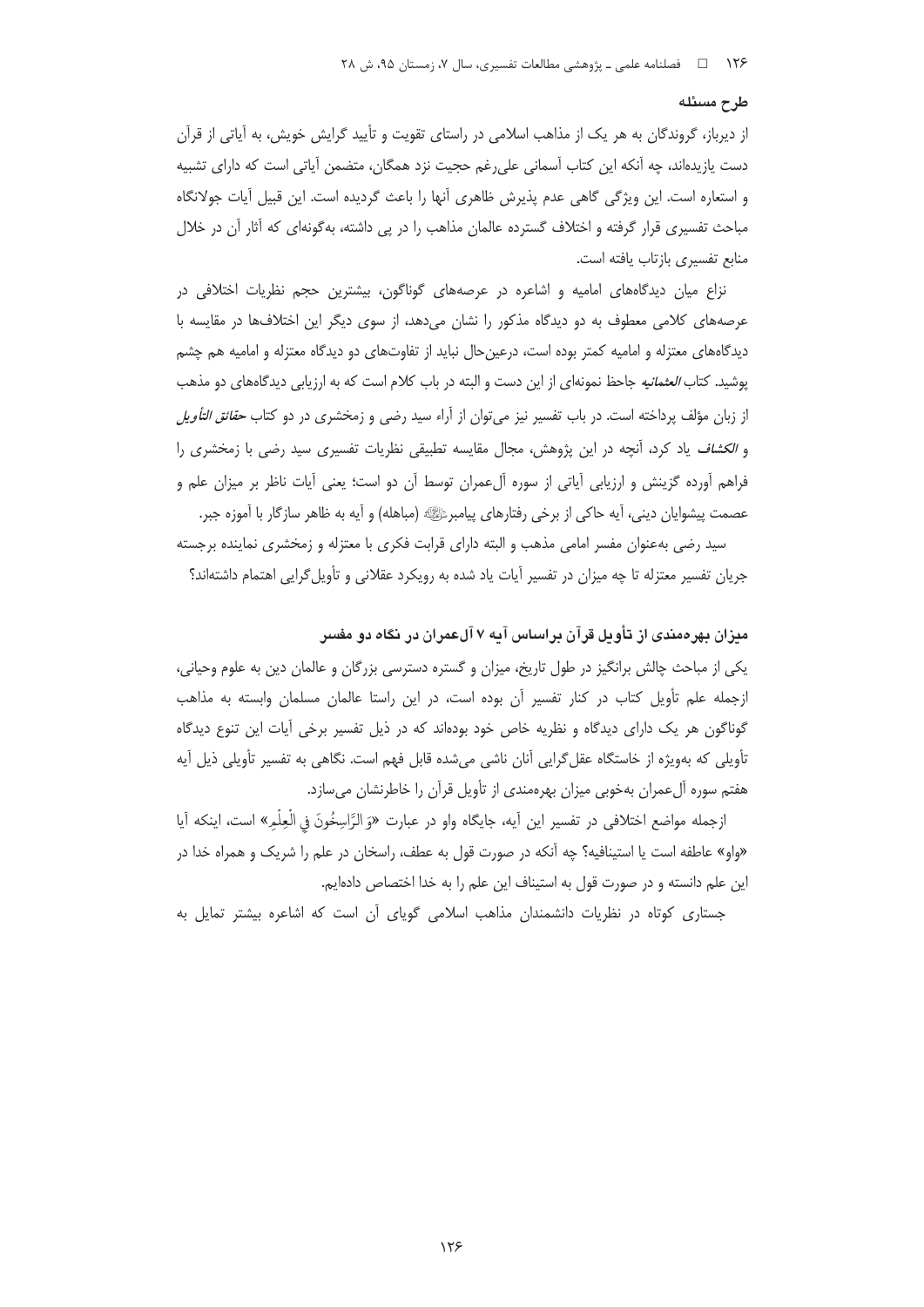عقل گرایی در تفسیر آیات از منظر سید رضی و زمخشری د د ۱۲۷

استیناف داشته (بنگرید به: طبری، ۱۴۱۵: ۳ / ۲۴۸؛ رازی، ۱۴۲۰: ۶ / ۱۴۶)` و عدلیه عاطفه بودن را ترجیح دادهاند (بنگرید به: عیاشی، بیتا: ۱ / ۱۶۴؛ بحرانی، ۱۴۱۶: ۱ / ۵۹۷)، با این حال نحوه برداشت هر یک از این عالمان با دیگری متفاوت است، سید رضی و زمخشری بهعنوان دو مفسر، یکی شیعی و دیگری معتزلی، به ارائه دیدگاه خویش پرداختهاند.

الف) بهرەمندى نسبى راسخان از علم تأويل از منظر سيد رضى

سید رضی پس از نقل آیه و اشاره به اختلاف مزبور، هر دو دیدگاه را تبیین کرده است، به اعتقاد ایشان، پیامد نظریه استیناف و وقف بر الله را عدم أگاهی عالمان از حقیقت تأویل و ناتوانی آنها از درک لطائف و ظرافتهای عمیق و درونی تأویل و در پی آن، محرومیت آنان از دستیابی به آگاهی تمام و کمال بر حقایق قرآنی میداند. این مفسر در مقام تبیین این موضوع میگوید: خدای سبحان از چگونگی پیمودن راه و روشنایی دلیل، (تنها) مقداری به آنان داده که بتوانند مبهم را بگشایند و ظلمت را بشکافند.

به نظر سید رضی پیامد نظریه عطف بودن «واو»، بهرهگیری از امتیاز علم به تأویل قرآن و در نتیجه شناخت بعاد ظاهری و باطنی معانی وحی و آشنایی با احتجاجها و شیوههای قرآن در هدایت آدمیان برای عالمان است، به نظر سید رضی بر این نکته، صحابیان و تابعیانی مانند ابنءباس و مجاهد و ربیع نیز تأکید کردهاند.

یس از بیان دو دیدگاه، سید رضی هیچ یک از آن دو را بهطور مطلق نمی پذیرد و به نظریهای اعتدالی تمایل پیدا می کند؛ نظریهای که آن را به عالمان محقق نسبت می دهد و آن را به منزله وسطی و شیوه برتر می خواند، بدین گونه که نه علم تأویل قرآن از عالمان و راسخان را بهطور مطلق سلب و نه آنکه این علم را برای آنان اثبات نماید، بلکه از محققان نقل میکند که در تأویل نکات و مضامینی است که عالمان به آن علم دارند، همچنان که در تأویل مضامینی است که جز خدا کسی از آنها خبر ندارد، از قبیل تعیین حدود گناه صغیره و زمان قیامت و فاصله زمانی میان ما و قیامت و برخی امور مشابه. در نهایت، سید رضی در تأیید موضع خویش نظر گروهی از عالمان گذشته، همچون حسن بصری و ابوعلی جبایی را نیز موافق خود می یابد. (سید رضی، بیتا: ۱۴ \_ ۷)

ب) بهرەمندى كامل آنان از اين علم (ذكر ديدگاه زمخشرى) زمخشری نیز همچون سید رضی چنان که انتظار میرود هر دو نظریه را مطرح کرده، اما خود آشکارا نظریه عطف بودن «واو» را در آیه مذکور پذیرفته و به تبیین اجمالی آن پرداخته است، بر این اساس وی خدا و

١. فخر رازي با تكلف، شش امر را به عنوان دليل ذكر كرده است.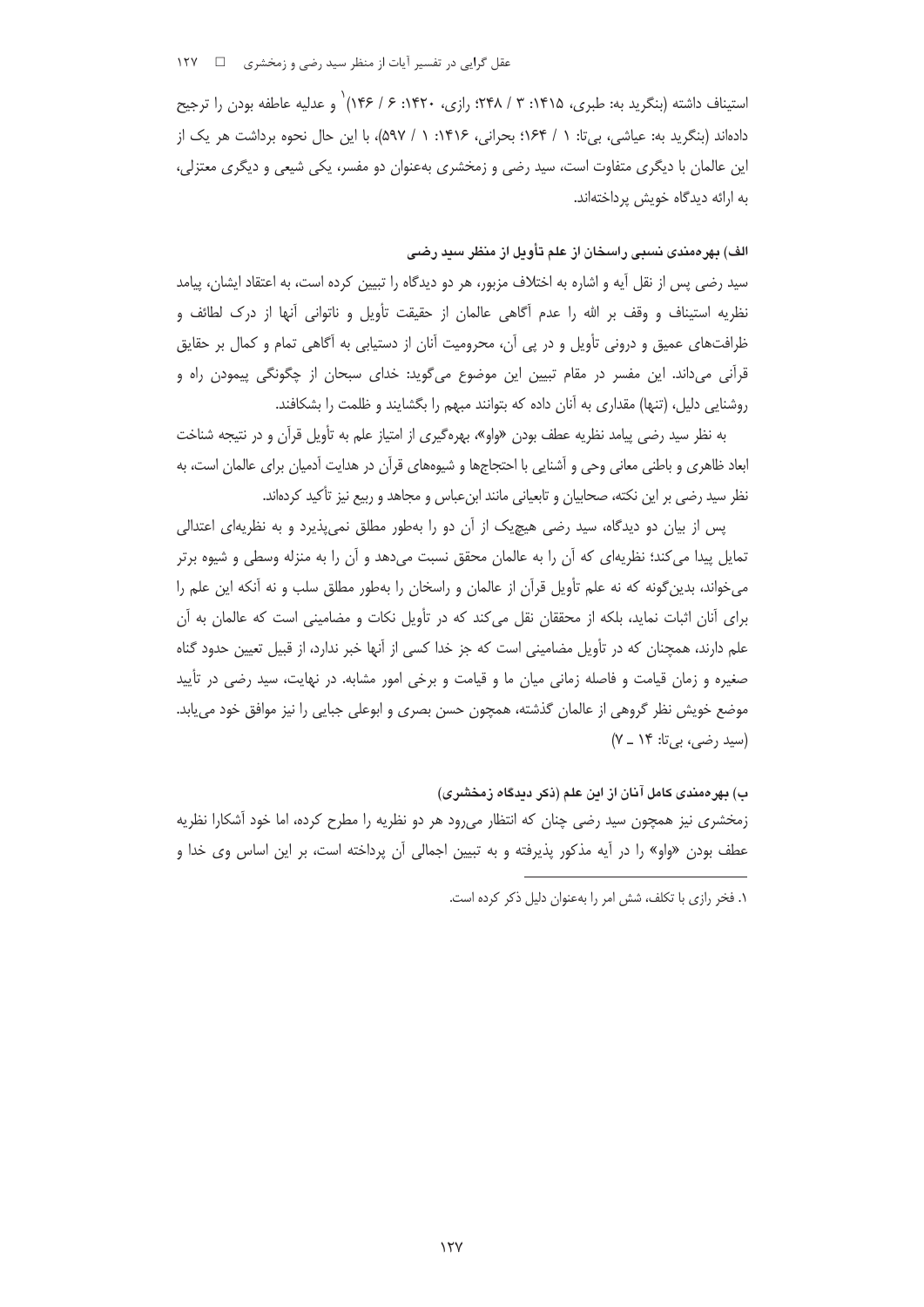برخی بندگان او را آگاه به حقیقت تأویل متشابه می داند، همان بندگانی که در علم راسخ و استوار و توانا شدهاند؛ البته وي از عقيده برخي عالمان ديگر كه «واو» را استيناف مي دانند، نيز با اين توضيح ياد كرده كه آنان بر الله وقف و سپس به «وَ الرَّاسِخُونَ» ابتدا می کنند. اینان متشابه را به آیاتی که خدا علم به آنها و شناخت حکمت آنها را به خود اختصاص داده همچون تعداد زبانیه<sup>\</sup> و مانند آن تفسیر میکنند. در ادامه، وی دو وجه اعراب برای عبارت «بقُولُونَ» ذکر مرکند. (زمخشری، ۱۴۰۷: ۱ / ۴۱۳)

### ارزیابی دو دیدگاه

در بررسی دیدگاه این دو مفسر شایسته است چنین گفته شود: هر دو مفسر ابتدا دو نظریه رایج را نقل کردهاند، پس از آن زمخشری با پیروی از سلف معتزلی خود، راسخان در علم را همتای خدا در علم به تأویل آیات متشابه میداند، اما سید رضی به نوآوری پرداخته، با گزینش راهی میانه در میان متشابهات، قائل به تفکیک و تفصیل میشود، بدین ترتیب که علم به برخی از آنها را برای عالمان امکانپذیر و علم به برخی دیگر را خارج از دسترس و غیر ممکن میداند.

از سوی دیگر، تأمل در عبارتهای این دو مفسر گویای آن است که هر یک در بحث تفسیری، نظریات خاصی را دنبال کردهاند، چه آنکه سید رضی سخن برخی از عالمان پیشین را ـ گرچه از آنان پیروی محض نکرده ــ دارای ارزش دانسته و از آن در تأیید نظریات مطرح شده بهره گرفته است، اما زمخشری \_ هرچند رویهاش بر اختصار گویے ،است ــ این جنبه را مورد توجه قرار نداده، ولی رویکرد ادبی به تفسیر قرآن و تطبیق نظریه خویش با آن رویکرد را مد نظر خویش قرار داده، امری که سید رضی فارغ از آن به بحث و بررسی حول آیه پرداخته است.

بهعبارت دیگر، می توان چنین گفت سید رضی در تفسیر آیه شریفه، رویکردی عقلانی تر در پیش گرفته و بر خلاف سایر اندیشمندان، نظر خود را در چارچوب دو قول مشهور قرار نداده، بلکه با گذر از این انحصار و با تأمل و ملاک قرار دادن قرائن خارجی و درواقع با حاکمیت عقل و تفکیک عقلی میان موارد متشابه و به احتمال، با لحاظ استناد به آياتي ديگر به تفسير آيه پرداخته، علم به برخي از آنها را امكانٍپذير و علم به برخي دیگر را ناممکن بهشمار آورده است، برای مثال، وی زمان قیامت و فاصله زمانی میان ما و قیامت را از اموری به حساب آورده که جز ذات احدیت نمی تواند از آن آگاه باشد، امری که بهنظر می رسد برگرفته از آموزههای قرآني است؛ آموزەاي كه در آيه شريفه «يَسْئَلُونَكَ عَنِ السّاْعَةِ آتِاْنَ مُرْسْهاْ قُلْ إِنَّماْ عِلْمُهاٰعِنْدَ رَبّ لأيُجَلِّيهاٰ لِوَقْتِهاٰ

١. در آيه ١٨ سوره علق از آن ياد شده و بهمعناى مأموران آتش جهنم است در مورد تعداد آن مباحثى مطرح است. (بنگرید به: , ازی، ۱۴۲۰: ۳۰ / ۲۰۳).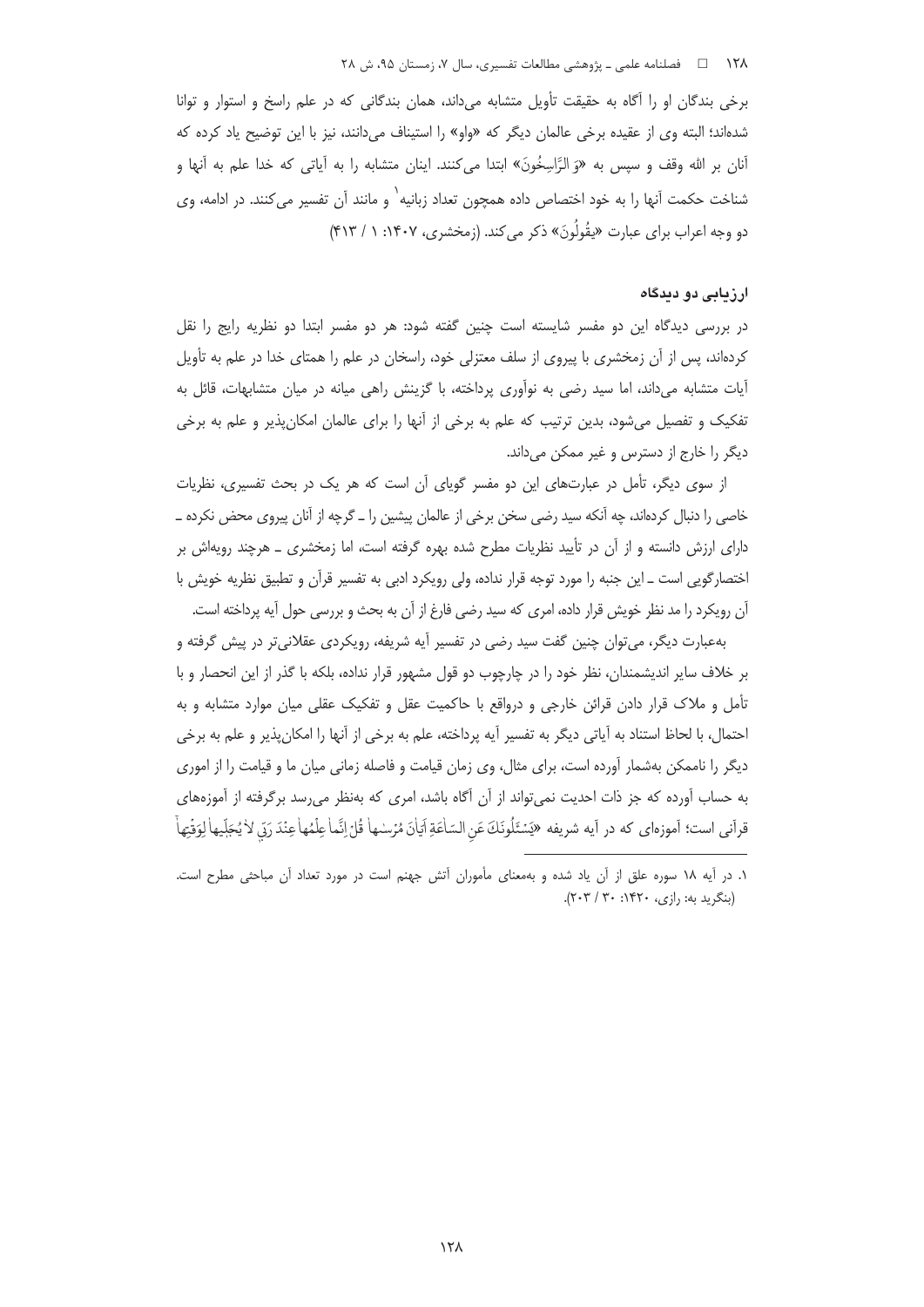عقل گرایی در تفسیر آیات از منظر سید رضی و زمخشری ه د ۱۲۹

إِلَّا هُوَ تَقُلَتْ فِي السَّمْواتِ وَالْأَرْضِ لا تَأْتِيكُمْ إِلَّا بَغْتَةً يَسْئَلُونَكَ كَانَّكَ حَفِيٌّ عَنْها قُلْ إِنَّما عِلْمُها عِنْدَ اللهِ وَلِكِنَّ اَكْثَرَ النّاٰسِ لاٰ يَعْلَمُونَ» (اعراف / ١٨٧) انعكاس يافته است، چه آنكه در آيه شريفه به انحصار علم الساعه نزد خدا تصریح می کند: «إنَّماٰ عِلْمُهاٰ عِنْدَ رَدّ) و به پیامبر نیز توصیه می نماید که همین آموزه را به هنگام پاسخ به سؤال كنندگان مطرح كند، گويا نفي فعليت اين علم از ساحت حضرت مي نمايد.

درباره تعیین گناه صغیره نیز که سید رضی آن را از مصادیقی بهشمار آورده که راسخان به آن علم ندارند، اختلاف فراوانی در دیدگاه اندیشمندان دینی وجود دارد. (برای اطلاع از این اختلاف بنگرید به: طباطبایی،  $($ ۳۲۴ \_ ۳۳۵ / ۴ یې تا: ۴ / ۳۲۴

# امکان یا عدم امکان گمراهی توسط خدای متعال

یکی از موضوعات مهم در پژوهش های تفسیری، توجه به باورهای کلامی و نقش آن در تفسیر آیات در میان مفسران قرآن است. (بنگرید به: هادوی تهرانی، ۱۳۸۵: ۲۷) به دیگر سخن، مطالعه مبادی ازییش پذیرفته و پیش فرض های مؤلف یا مفسر در امر مهم تفسیر کتاب خدا است. این امر در غالب تحقیقات موجود به چشم میخورد، از اهم این مبادی، باورهای کلامی مؤلف است که بر پژوهشهای علمی وی سایه افکنی می کند.

بحث جبر و اختیار ازجمله مباحث کلامی پردامنه و دارای پیشینه دوردست در میان عالمان مسلمان است، شهرت دیدگاه اشاعره و معتزله و امامیه چندان است که مستغنی از ذکر می نماید، در علم تفسیر با توجه به جايگاه پراهميت قرآن مجيد و حجيت قاطع آن، محققان با رويكرد انطباق آموزههاي قرآني بر مباني مذهبي خویش به تبیین این کتاب پرداخته، آنجا که ظاهر آیهای از این انطباق به دور بوده، مفسران به تأویل گرایی و اتخاذ معنای خلاف ظاهر روی آورده، آن آیه را در زمره متشابهاتی بهشمار میآورند که نمی توان به ظاهر آن استناد کرد. (در این قبیل موارد بنگرید به: اشعری، ۱۹۹۵: ۲۰ ـ ۱۹): شهرستانی، بیتا: ۱ / ۹۲؛ غزالی، بیتا:  $(5.19.4 \times 10^{-14})$  (13)  $20.4 \times 10^{-14}$  =  $10.4 \times 10^{-14}$  =  $10.4 \times 10^{-14}$ 

از اين منظر، آيه ديگر قابل بحث در اين نوشتار، آيه «رَبَّناْ لا تُزِغْ قُلُوبَناْ بَعْدَ اِذْ هَدَيْتَناْ وَهَبْ لَناْ مِنْ لَدُنْكَ رَحْمَةً \* إِنَّكَ اَنْتَ الْوَهَّاٰبُ» (آلِعمران / ٨) است، چه آنكه در این آیه، از خالق هستی درخواست می كنیم كه ما را پس از هدایت منحرف و گمراه نسازد، امری که مستلزم امکان گمراه کردن بندگان توسط خدا و متناسب با آموزه جبر است. شایسته است تفسیر این دو مفسر در خصوص این آیه بررسی شود.

### الف) سید رضی و رد معنای ظاهری با ارجاع متشابه به محکم

سید رضی معنای ظاهری آیه را هماهنگ با معیارهای کلامی امامیه ندانسته، از این,رو علی,رغم ارائه نُه معنا و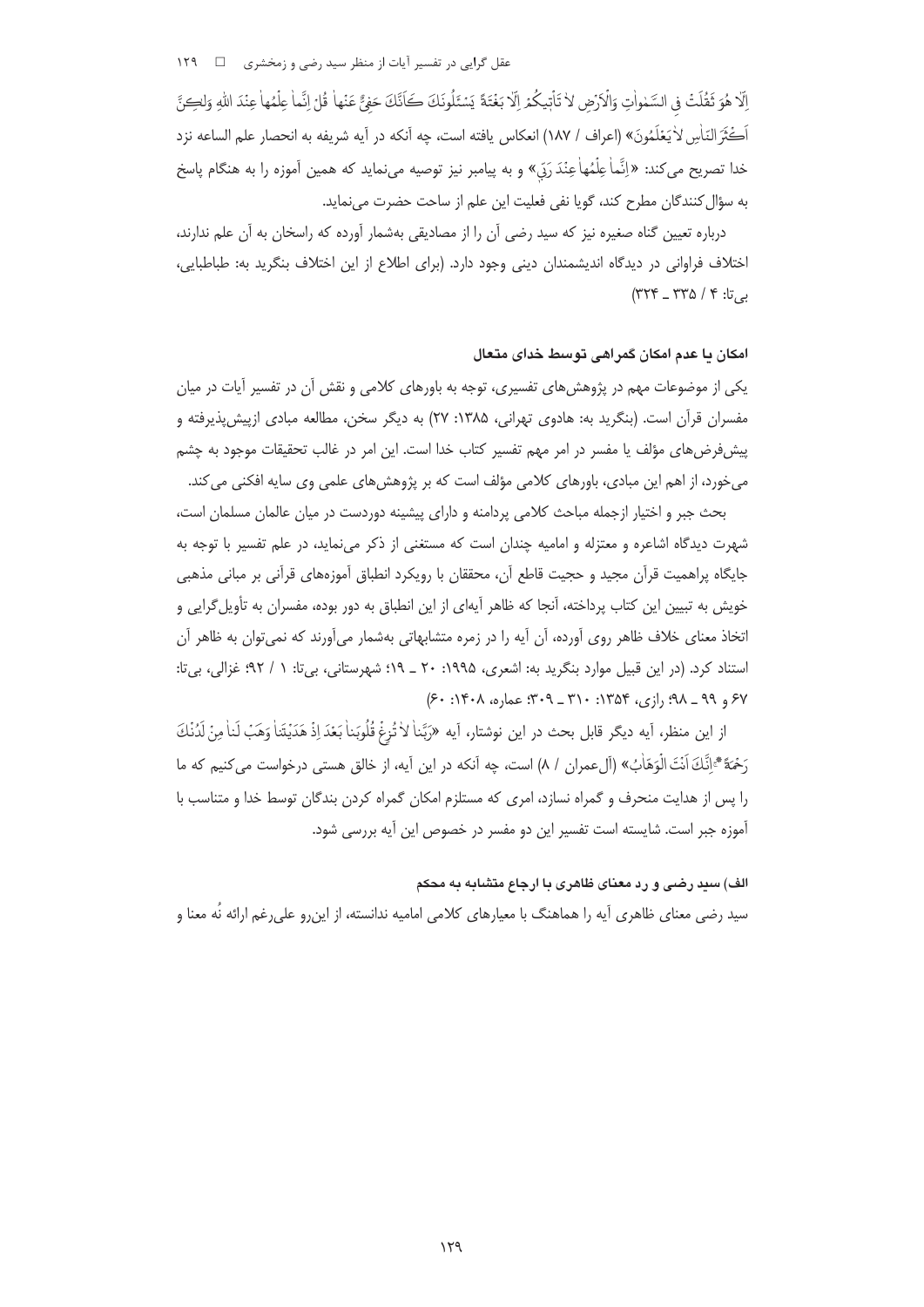وجه تفسیری که همه خلاف معنای ظاهری است، هیچیک را نپذیرفته است، وی أنگاه یکی از اصول تفسیری؛ یعنی بازگرداندن آیات متشابه به آیات محکم را متذکر شده و با اشاره به «ازاغهای» که در آیه آمده، برخی از موارد ازاغه در قرآن را محکم و برخی را متشابه دانسته است؛ ازاغه در این آیه را متشابه بهشمار آورده و حمل آن بر ظاهرش را روا ندانسته است؛ زیرا به باور او، این امر مستلزم آن است که بگوییم همانا خدای سبحان فردی را از ایمان گمراه میکند حال أنکه دلایل متعددی بر عدم تحقق این امر از سوی خدا وجود دارد.

در نگاه سید رضی نخستین دلیل، قبح این امر و بی نیازی خدا از آن و آگاهی او از این بی نیازی است. دومین دلیل وی عبارت است از دستور خدا به بندگان مبنی بر ایمان آوردن و محبوب ساختن آن نزد ما است و (پرواضح است که) خدا از آنچه که بازداشته، ما را بهسوی آن هدایت نمی کند. وی از این دو دلیل، لزوم بازگرداندن آيه به محكمات وارد شده در اين معنا را نتيجه ميگيرد و آن آيه محكم را پنجمين آيه سوره صف «فَلَمّاْ زِاٰعُوٓا اَرَاٰغَ اللّٰهُ قُلُوبَهُمُرٌ» تلقى مى كند. (سيد رضى، بى تا: ٤٠ ـ ۵۶)

## ب) زمخشری و رد غیر مستند معنای ظاهری

زمخشری نیز در قامت یک اندیشمند معتزلی پذیرش معنای ظاهری أیه را غیر ممکن دانسته، به این دلیل که با باورهای مکتب اعتزال همخوانی ندارد، اما این عدم پذیرش محتاج دلیل و قرینه است که صاحب *الکشاف* از باب اختصاری که بهعنوان رویه در کتاب تفسیر خویش در پیش گرفته یا از باب عدم لزوم یرداختن به این بحث، هیچگونه دلیلی را مطرح نکرده و معنای آیه را چنین دانسته است: «(خدایا) ما را به بلایایی مبتلا نکن که دلهای ما در آن منحرف شود، پس از آنکه ما را هدایت نمودی و به دینت ارشاد کردی.» وی احتمال معنای دومی را نیز مطرح کرده مبنی بر اینکه «الطافت را از ما منع نکن پس از آنکه به ما لطف نمودي». (زمخشري، ۱۴۰۷: ۱ / ۳۳۸)

# يک. فخر رازي و نقد متفاوت دو ديدگاه

پیش از پرداختن به بررسی دو دیدگاه، ارزیابی فخر رازی مفسر اشعری مذهب درباره این دو ذکر میشود، وی در ذيل آيه شريفه هرچند به نقد هر دو نظريه پرداخته، اما جنس اين نقد متفاوت است. او نتوانسته نظر سيد رضی را با قاطعیت رد کند. (رازی ۱۴۲۰: ۷/ ۱۹۳)

وی با رد نظر صاحب *الکشاف*، دعا و درخواستی را که در آیه آمده، بنا بر هر دو معنای مورد نظر لغو و بیهوده بهشمار میآورد، اما معنای اول با این توضیح که اگر خدا بداند که وادار کردن مکلف بر فعل قبیح اثري ندارد، (اين امر قبيح نيست و) وجودش مثل عدمش است و به مطيع يا عاصي بودن عبد بر مي گردد،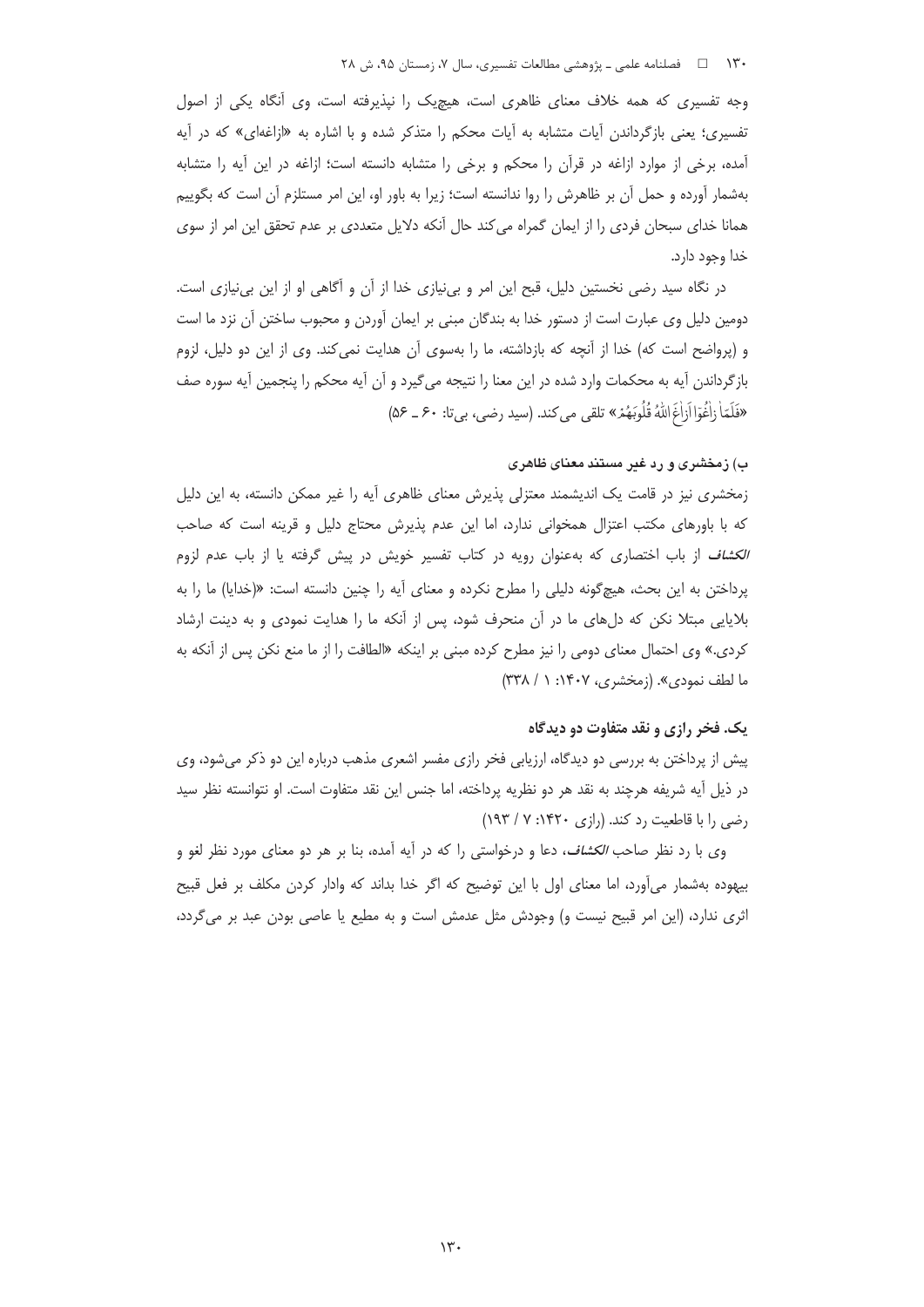عقل گرایی در تفسیر آیات از منظر سید رضی و زمخشری د د ۱۳۱

یس صرف این خواندن فایدهای ندارد، اما بر اساس معنای دوم، بنا بر مذهب معتزله انجام هر فعلی از باب لطف در حق انسانها ـ که در حیطه قدرت خدا قرار بگیرد ـ واجب است بهگونهای که اگر خدا آن را ترک كند، الوهيت او باطل و چنين خدايي جاهل و محتاج خواهد بود!! اگر چنين هم باشد، باز پرسشي ديگر مطرح خواهد شد که در این حال نیز آیا حاجتی به این خواندن خواهد بود؟

فخر رازی در بررسی دیدگاه سید رضی، دلیل مستند و قانع کنندهای ارائه نکرده و در رد آن تنها به وجود احتمالی بسنده کرده، مینویسد:

بعید نیست که گفته شود خدا در ابتدا آنان را گمراه کرده، به ورطه گمراهی می افتند، پس از این گمراهی، ازاغه دیگری از سوی خدا میآید که غیر از ازاغه نخست است و در همه اینها هیچ منافاتی نیست. (رازی، ۱۴۲۰: ۷/ ۱۹۴ ـ ۱۹۳)

بدین سان ملاحظه میشود فخر رازی هر دو نظریه را به چالش کشیده، اما جنس این نقد متفاوت است، چه آنکه در رد سخن زمخشری هر دو معنای محتمل وی را بهطور قطعی رد می کند، آن هم با تکیه بر مبانی کلامی و مقبولات مذهب وی و بدین ترتیب جای هیچگونه ابهام و شبههای را باقی نمیگذارد، اما در نقد سخن سید رضی هرگز با چنین قاطعیتی وارد بحث نشده و نه تنها از مسلمات طرف مقابل نتوانسته استفاده کند، بلکه براساس مقبولات خویش نیز از آوردن دلیلی قاطع ناتوان بوده، صرفاً به طرح احتمالی و نفی استبعاد از آن پرداخته است.

### دو. ارزیابی دیدگاهها

در ارزیابی دیدگاه این دو مفسر، باید گفت هر دو بر یک امر اتفاق نظر دارند و آن نفی معنای ظاهری آیه است که مستلزم انتساب جبر به خداوند است و در این مورد، بنا بر باور کلامی شیعی و اعتزالی تحقق چنین امري محال است، چرا كه بر طبق دلايل عقلي قطعي و نيز أيات محكم و صريح قرآن كه «إنَّا هَدَيْناْهُ السَّبيلَ» (انسان / ٣) تنها ارائه طريق از سوى مولا صورت مى پذيرد، ولى انتخاب طريق هدايت يا گمراهي با خود عبد است که «امّاْ شاڪرًا وَاِمّاٰ ڪَفُورًا». (همان)

# سه. تفاوت عقل گرایی دو مفسر

در توضیح تفاوت برداشت این دو مفسر در آیه مورد بحث، میتوان گفت عقل\$رایی سید رضی بیشتر مبتنی بر یک آموزه کلی قرآنی؛ یعنی ارجاع متشابهات به محکمات و اعراض از معنای ظاهری با تکیه بر آیات دیگر است؛ بهعبارت دیگر، تأویل گرایی و تفسیر عقلی وی آمیختهای از استنادات عقلی و نقلی است، ولی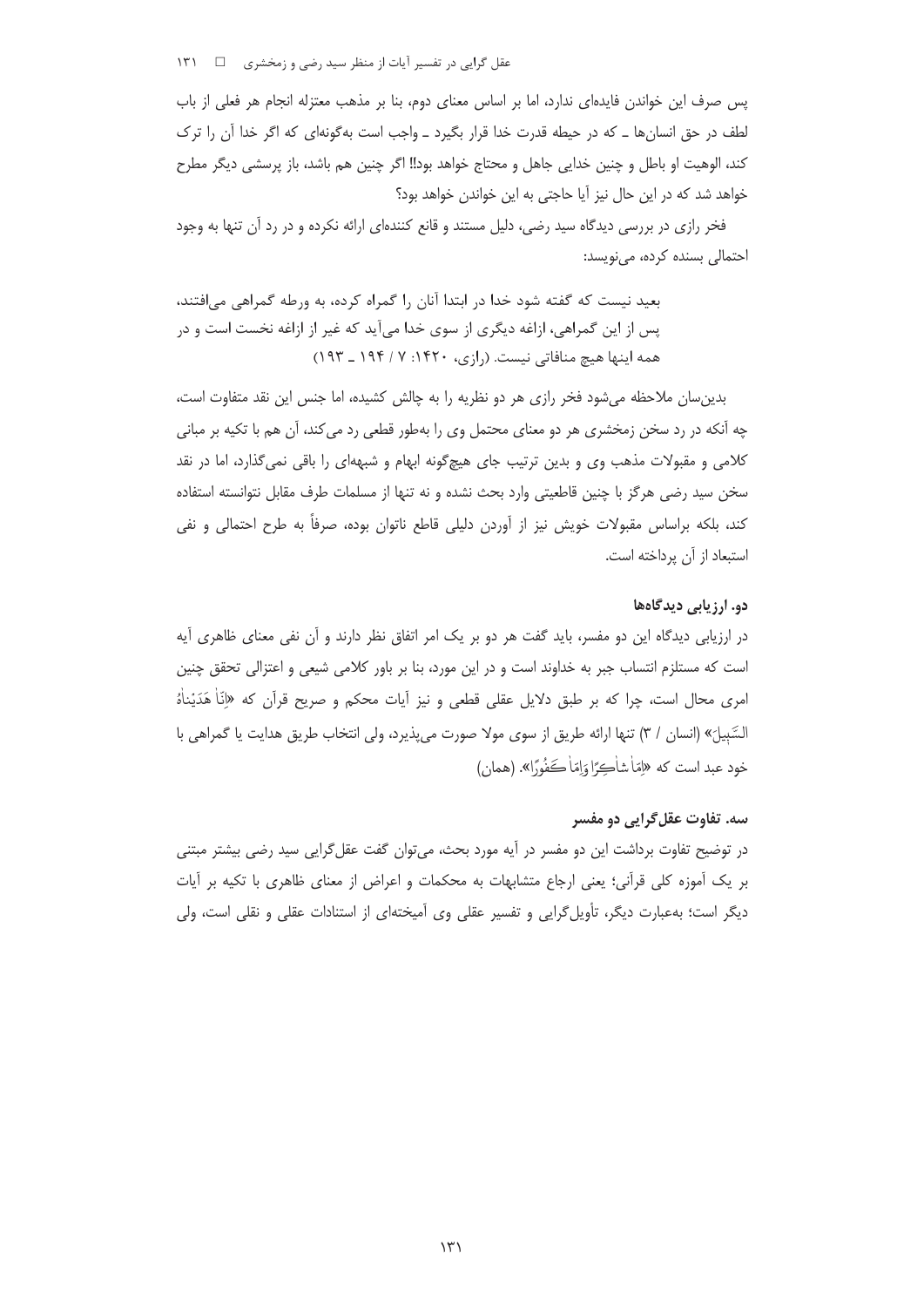زمخشری با استمداد از آموزههای کلامی خویش و اتکای حداکثری بر موازین عقلی بدون لحاظ منابع نقلی به تفسیر آیه پرداخته هر چند که استقلال بیشتری برای درک عقلی قائل شده است.

بهعبارت دیگر، زمخشری در برداشت از آیه بر جنبه عقلانی آن اکتفا کرده و از آیات دیگر چندان بهره نبرده، اما سید رضی هرچند در وجه اول و دوم از وجوه نهگانهای که ذکر کرده، دو معنای مورد نظر صاحب *الكشاف* را ياداًور شده، ولي خود رجوع به اصل كلي يادشده را ترجيح داده است. سيد رضي در تفسير أيه به یافتهها و باورهای کلامی خویش اکتفا نمی کند و در این شیوه به استمداد از آیات دیگر می پردازد و این شیوه تفسیری به این دلیل است که وی نمی خواهد مصداق روایات مذمت بر تفسیر به رأی شود. (بنگرید به: عاملي، ١۴١۴: ٢٧ / ٢٠٢ و ٢٠۵) از اين رو به خود جرأت تفسير نداده، بلكه با عنايت به آيه پنجم سوره صف ـ كه از جنس آيات محكمات است ـ ازاغه و گمراه كردن (ظاهري) خدا نسبت به بندگان را نتيجه عمل سوء انسان ها می داند و درواقع مجازات آنها را نتیجه عمل خودشان بهشمار آورده است.

شاید بتوان گفت رویکرد تفسیری سید رضی در هر دو آیه هفتم و هشتم ناظر به آیات دیگر است، (تفسیر آيه به آيه) هرچند در تفسير آيه سابق، خود وي به اين مطلب تصريح نكرد، اما اندكي تأمل در مصاديقي كه ذکر نمود، حکایت از این امر دارد، اما زمخشری ــ با وجود آنکه متأخر از سید رضی و احتمالاً بر نظریات وی تا حدی آگاه بوده است ــ تنها یک معنا را میپذیرد و معنای دومی را در قالب احتمال ذکر میکند و از این رهگذر به تأویلی رو می آورد که برخاسته از ذهن و آگاهی های کلامی او است، البته باید توجه داشت که تکیهگاه اصلی بحث وی در این برداشتها آن است که در آیه انتساب جبر به خدا صورت نگیرد.

چنین می;نماید زمخشری همچون سید رضی جزء مفسران عقل¢را بهشمار می,رود؛ یعنی هر دو عقل گرایی را بهعنوان مبنا در تفسیر مد نظر قرار دادهاند و شاهد آن برای زمخشری همین آیه و برای سید رضی آیه هفتم این سوره است.

# نهی از به شک افتادن پیامبر اکرمﷺ

تمام پیامبران الهی ازجمله خاتم آنان همگی از جنس بشرند: «قُلْ إِنَّماً اَنَا بَشَرٌّ مِثْلُكُمْ» (کهف / ١١٠) اما این امر حاکي از جنبه خاکي و زميني آنها است، آنان جنبهاي آسماني نيز دارند «يُوحيِّ إلَيَّ» (همان) که بهواسطه آن از سایر انسانها متمایز میشوند، دور بودن ذاتی از آلودگیها ـ که در علم کلام از آن تعبیر به عصمت می گردد \_ از جلوههای این ساحت قدسی است. گستره این عصمت در بین متکلمان محل بحث است، گروهی قائل به توسعه و گروهی قائل به تضییق آن|ند. دسته اول \_ که عمدتاً متشکل از دانشمندان موسوم به عدلیهاند ــ دایره این امر را مشتمل بر دوری از تصور گناه و اندیشه نابهجا در امور وحیانی می دانند، از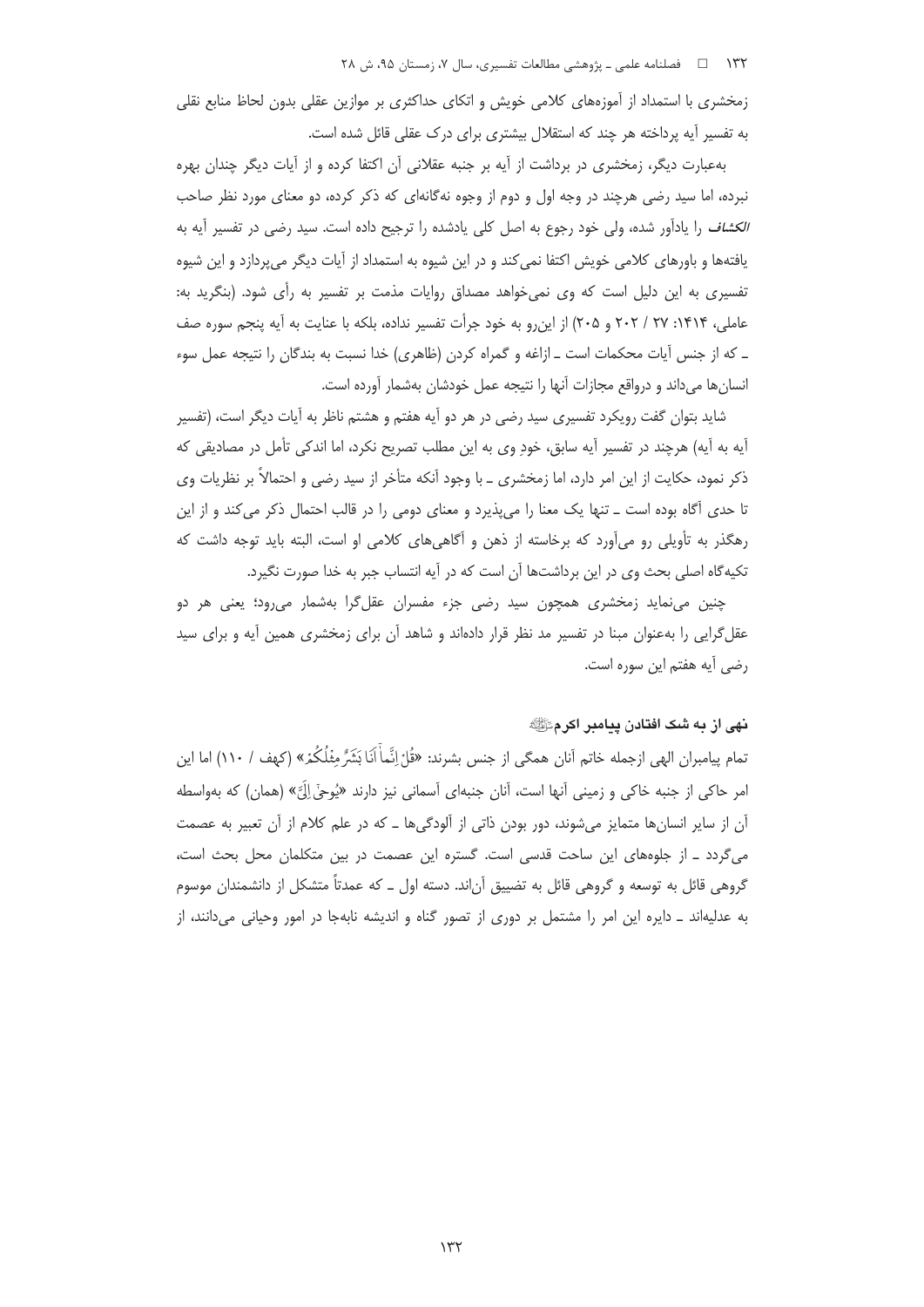عقل گرایی در تفسیر آیات از منظر سید رضی و زمخشری ⊥⊡  $155$ 

این٫رو در مواجهه با ظاهر برخی آیات قرآنی٬ به ناچار باید به توجیه و تأویل این دسته از آیات بیردازند، آیه «َأَلْحَقُّ مِنْ رَبِّكَ فَلاْ تَكُنْ مِنَ الْمُمْتَرِينَ» (ألءمران / ٤٠) از جمله اين أيات است؛ زيرا بيانگر امكان راه يافتن شک در وجود پیامبر و نهی حضرت از آن است، از این٫رو باید بهدنبال تبیین صحیح معنای آیه بود. این مطلب را هم نباید فراموش کرد که دسته دوم اشکال های عقلی و نقلی فراوانی دارند که از محل بحث خارج است.

# الف) حکمت نهی از دیدگاه زمحشری

صاحب تفسیر *الکشاف* با عنایت به مطلب یاد شده و رد معنای ظاهری آیه و بیان اینکه پیامبر والاتر از آن است که دچار شک و تردید شود، نهی از به شک و تردید افتادن ایشان را از باب تهییج دانسته است تا موجبات استواری و آرامش او را فراهم آورده و مایه لطفی برای دیگران باشد. (زمخشری، ۱۴۰۷: ۱ / ۴۳۳) بهبیان دیگر، حکمت این نهی معطوف به تثبیت و استواری بیشتر پیامبرﷺ در مسیر حق است.

### ب) دیدگاه سید رضبی

سید رضی مفسر امامی مذهب در اینجا ضمن ذکر چهار وجه و معنای تفسیری، بر این باور است که بهترین معنا عبارت است از اینکه خدای متعال پیامبر اکرمﷺ را به مثل این خطاب و نظائرش مورد خطاب قرار داده اما مقصود از آن، امت حضرت است، در همین راستا وی به ذکر برخی از آنها ازجمله آیه «فَاِنْ كُنْتَ فِي شَكِّ مِمّاً أَنْزَلْناً إِلَيْكَ فَسْئَلِ الَّذِينَ يَقْرَءُونَ الْكِتاٰبَ مِنْ قَبْلِكَ» (يونس / ٩۴) يرداخته كه مقصود از آيه افراد شک¢ننده امت پیامبرند (نه خود پیامبر). بدینِسان از نظر سید رضی نهی پیامبر در اینجا اصالت نداشته، بلکه مقصود از آن، نهي امت است.

وي روشنترين مورد از اين قسم را آيه نخست سوره طلاق بهشمار ميأورد: «يا أَيهَا النَّبي إذا طَلَّقْتُمُ النِّساءَ فَطَلِّقُوهُنَّ لِعِدَّتِهِنَّ» كه (خطاب) در ابتدا بهصورت مفرد آمده و سپس جمع بسته شده تا اینکه معلوم شود .<br>خطاب برای امت است، سید رضی وجه مفرد آوردن و ابتدا به مخاطبه پیامبرﷺ را چنین بیان می *ک*ند که حضرت رساننده این عبارت از طرف خدا به امت و سفیر بین خدا و امت است.

وی دلیل دیگر این امر را این میداند که این گفتار بر خردمندان مشتبه نگردد؛ زیرا مراجعه به ادله عقلی گویای آن است که درباره انبیا شک در دین و شک پس از یقین روا نیست، از این رو خطاب را به جایگاهش برگردانده، بر وجه شایستهترش که همان خطاب به امت است، حمل می کند.

سومین موردی که سید رضی در راستای اثبات مدعای خویش از آن یاد کرده، استناد به آیه ۴۵ سوره زخرف و تأويل عقلا نسبت به أن است: «وَسْئَلْ مَنْ اَرْسَلْناْ مِنْ قَبْلِكَ مِنْ رُسُلِناْ اَجَعَلْناْ مِنْ دُونِ الرَّحْمٰنِ ءاٰلِهَةً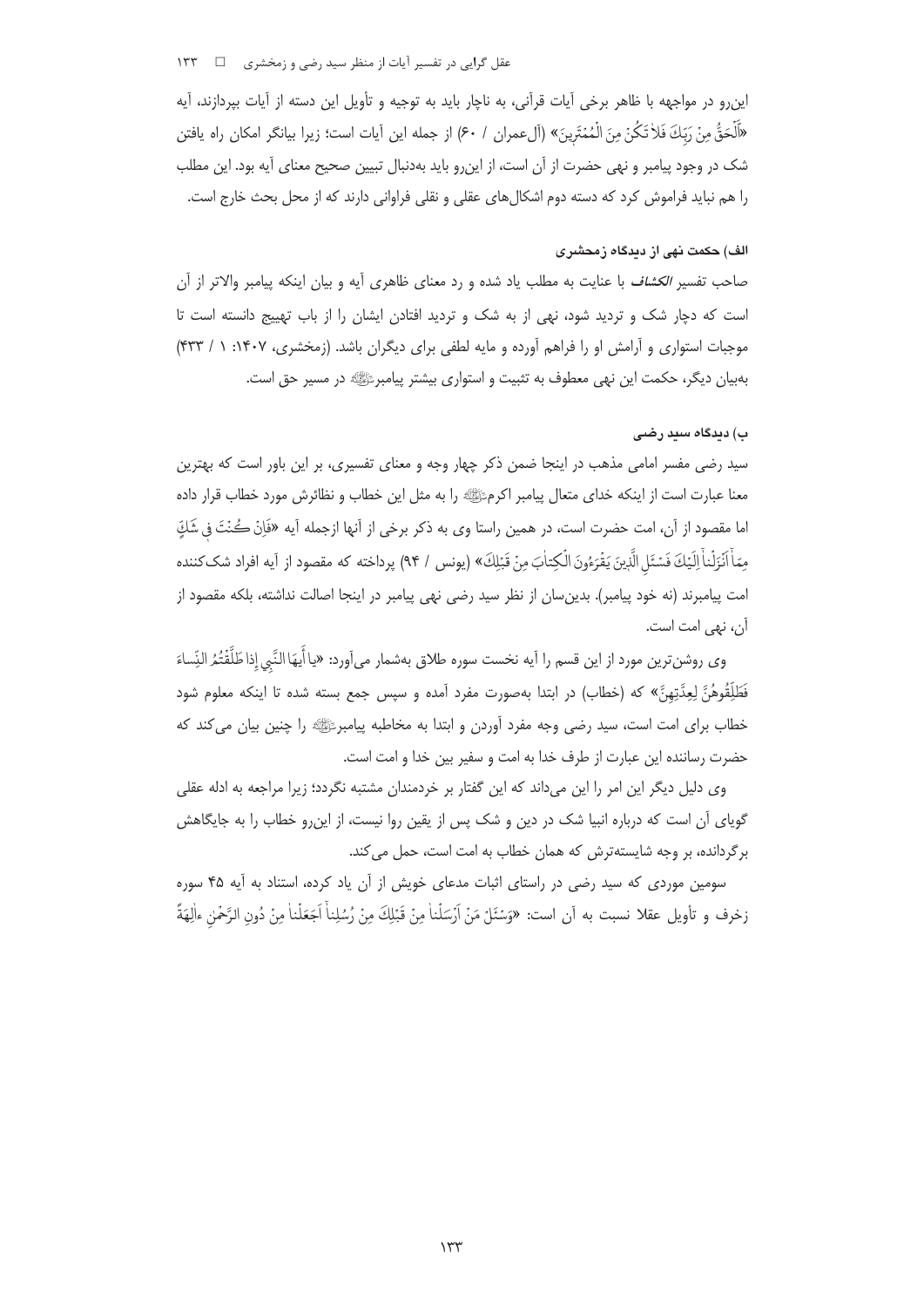۱۳۴ هـ د السلامه علمي ـ پژوهشي مطالعات تفسيري، سال ۷، زمستان ۹۵، ش ۲۸

يُعْبَدُونَ»؛ زيرا براي پيامبرﷺ سؤال از پيامبران پيشين، ظاهراً به جهت انتقال آنان به جوار رحمت الهي امکان پذیر نیست، از این٫رو آیه را به امر ممکنی تأویل کرده و معنای آن را چنین دانسته است: از آنچه در كتابهاى انبياء پيشين نزد تو است سؤال كن.

وی در تبیین این تأویل بیان می کند که عقلا از آنچه در کتب انبیا موجود است، پرسش کردهاند، همانند سؤال کردن از خود انبیا؛ زیرا اگر برای پیامبر امکان سؤال از پیامبران گذشته درباره این امر وجود داشت، آنها جواب نمی دادند مگر به آنچه در کتابها و قصههایشان بر جا گذاشتند. (سید رضی، بی تا: ۱۰۶ \_ ۱۰۴)

# ارزيابي دو ديدگاه

در بررسی دیدگاه این دو اندیشمند می¤وان گفت همان رویه تفسیر در آیه ۸ سوره آلعمران در اینجا نیز قابل انطباق است، بدین صورت که هر دو با وجود اختلاف مذاهب کلامیشان در یک امر توافق نظر دارند و آن عدم حمل آیه بر معنای ظاهری است، هر دو نهی پیامبر اکرمﷺ را از اینکه در جرگه تردیدکنندگان در حق باشد، صحیح نمی دانند، حتی اشعری مذهبانی چون فخر رازی نیز بدان اذعان کرده و با بیان اینکه ظاهر آیه اقتضا دارد که حضرت در درستی آنچه بر ایشان نازل شده، تردید داشته باشد، اما از نظر وی این اعتبار  $(550 / A.1)$ ۰ نادرست است. (رازی، ۱۴۲۰: ۸/ ۲۴۵

از این و هر دو مفسر به معانی دیگری رو آوردهاند، تفاوت برداشت این دو در اینجا نیز مانند تفاوت در آیه یادشده است؛ بدین صورت که زمخشری با تکیه بر بعد عقلی و بهره بردن از آگاهیهای خود به تفسیر آیه پرداخته، آگاهی هایی که احتمالا برگرفته از نمونههای تاریخی و قرآنی است، همان گونه که در قرآن درباره درخواست رؤيت پروردگار كه از سوى ابراهيم خليل صورت مى گيرد، فلسفه آن را (زيادت) اطمينان و ثبات قلب ذكر ميداند: «وَإِذْ قالَ إِبْراٰهِيمُ رَبّ اَرِنِي كَيْفَ تُحْيِ الْمَوْتِي قالَ اوَلَمْ تُوْمِنْ قالَ بَلي وَلْكِنْ لِيَطْمَئِنَّ قَلْبِي» (بقره / ٢۶٠). همین موضوع در خطاب قرار دادن پیامبر اسلامﷺ و نهی ایشان از تردید، از سوی زمخشری بهعنوان ملاک و معیار معرفی می شود، البته با این تفاوت که این زیادت ایمان در جریان ابراهیم ﷺ به درخواست شخص ایشان صورت مي گيرد بر خلاف پيامبر اسلامﷺ كه اين زيادت ايمان از طرف خدا مطرح شده است.

# قرآن محوری سبد رضی در برابر عقل مداری محض

یکی از موازین و معیارها در تفسیر عقلی، تعریف جایگاه کتاب و سنت در آن است؛ سید رضی که جایگاه ویژهای را قائل است، در اینجا نیز بر همین شیوه سیر کرده و گویا بر اساس همان راهکار کلی ارجاع متشابهات به محکمات را سیر کرده است، این راهکار تفسیری بر پایه تطبیق سخن وی با ضرب المثل معروف عربها «ایاک اعنی و اسمعی یا جاری» است، وی با استناد به برخی آیاتی که قطعاً مقصود از خطاب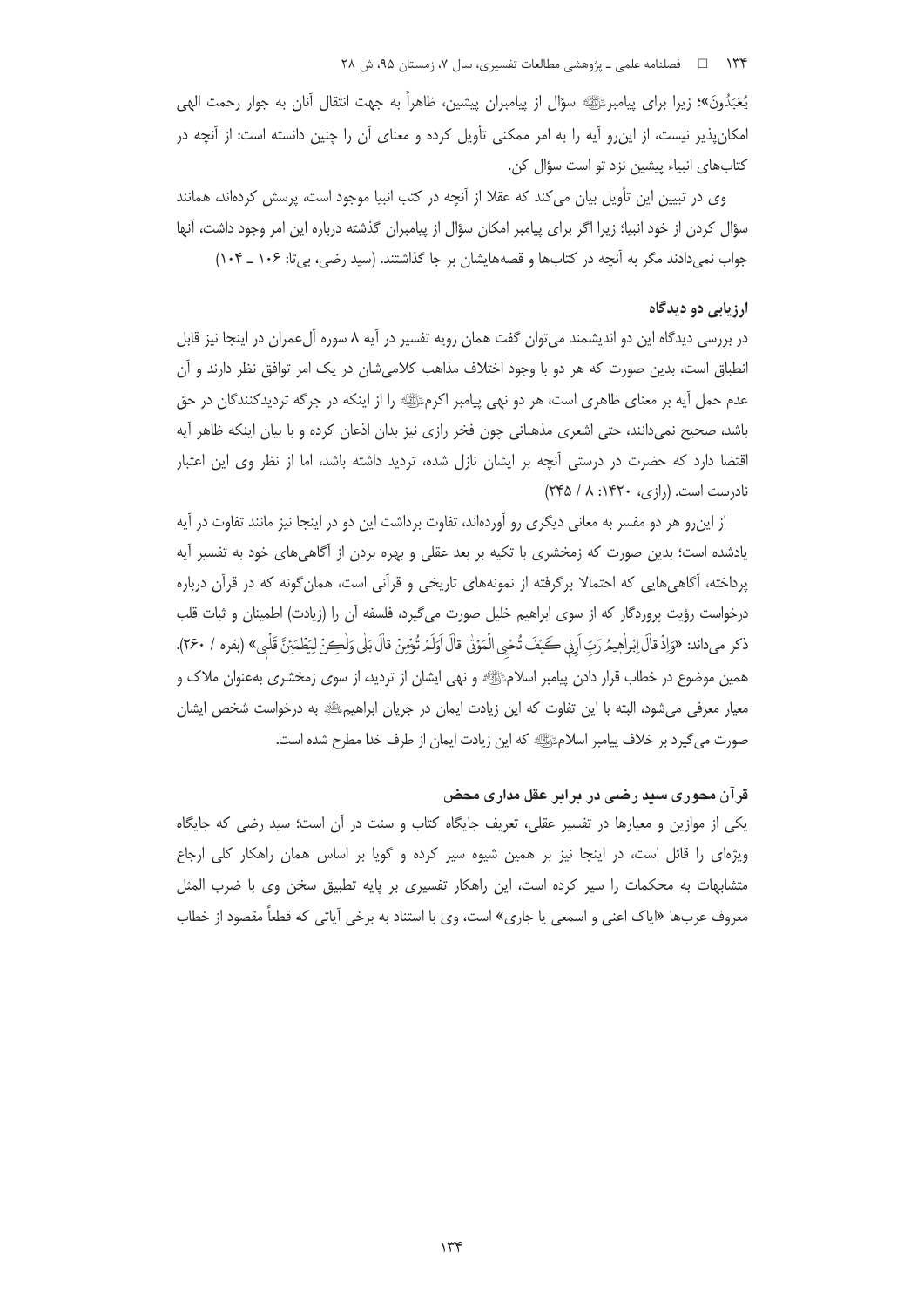عقل گرایی در تفسیر آیات از منظر سید رضی و زمخشری ه س ۱۳۵

در آنها غیر از مخاطبان ظاهری هستند، نتیجه می گیرد که تفسیر آیه مورد بحث نیز بر اساس همین دیدگاه باید باشد، بنابر این سید رضی ابهام و تشابه آیه را از این رهگذر بر طرف نموده است.

نکته مهم در اینجا آن است که بر خلاف دو آیه پیشین، تفسیر این دو مفسر اعتراض و انتقاد تند صاحب نظران اشعری را در پی نداشته، بلکه آنان نیز با بیان عدم امکان پذیرش معنای ظاهری، هر دو تفسیر را به نوعی مورد پذیرش قرار دادهاند، چنان *ک*ه در کلمات برخی از اًنها چون صاحب تفسیر *مفاتیح الغیب* انعکاس یافته است؛ زیرا فخر رازی هرچند به صراحت بهبیان معنا نیرداخته و صرفاً به نقل یاسخهای مردم در این زمینه اقدام کرده، اما سکوت وی پس از این نقلها به نوعی حاکی از رضایت وی است. در همین راستا وی نخستین وجه ممکن معنای آیه را همان معنای موردنظر سید رضی دانسته و خطاب آیه را در حقیقت خطاب به امت پیامبر میداند، در تعلیل آن نیز به اولین وجهی که سید رضی ذکر نمود، استناد کرده است. دومین وجه ذکر شده توسط وی نیز با نظر زمخشری قرابت دارد، برای آنکه خطاب به پیامبر و معنا را براساس آیه چنین می داند که (ای پیامبر) بر یقینت ثابت قدم باش که ترک شک و تردید است. (رازی، همان)

مسئله خواندن انفس و لعن بر صغار در آبه ۶۱ سوره آل عمران

در آيه شريفه «فَمَنْ حاْجَّكَ فِيهِ مِنْ بَعْدِ ماٰ جاْءَكَ مِنَ الْعِلْمِ فَقُلْ تَعالَوْا نَدْعُ أبْناْءَناٰ وَأبْناْءَكُمْ وَنِساْءَنا وَنِساْءَكُمْ وَانْفُسَنا وَاَنْفُسَكُمْ ثُمَّرَ نَبْتَهَلْ فَنَجْعَلْ لَعْنَتَ اللهِ عَلَى الْكاٰذِبِينَ» دو مسئله مورد بحث و اختلاف قرار گرفته، يكي مسئله خواندن انفس و دیگری مسئله لعن بر صغار.

آيه فوق يكي از آياتي است كه از ديرباز در مباحث كلامي و بهصورت مشخص در مبحث امامت مورد بحث و مناقشه قرار گرفته است؛ زیرا اندیشمندان امامی مذهب با استناد به آن فضیلتی بس سترگ برای نخستین پیشوای خود به اثبات رساندهاند و در مقابل مخالفان با طرح اموری از پذیرش آن طفره رفتهاند. باید گفت محور و کانون اصلی بحث در آیه شریفه عبارت «اَنْفُسَتاْ» و دعاء الانفس است. نیک میدانیم که از مسلمات تفسیری در میان تمامی مسلمانان اعم از شیعه و سنی آن است که آیه شریفه در مورد مباهله نازل شده و نیز از مسلمات تاریخی است که در این جریان پنج تن اصحاب کساء حضور داشتند. (بنگرید به: میلانی، ۱۳۷۸: ۲۰ / ۲۴۰ \_ ۲۱۵: ۱; ازی، ۱۴۲۰: ۸/ ۵/)

#### الف) سيد رضى و تبيين مستند بحث

سيد رضي در ذيل آيه ضمن طرح مباحثي، مهمترين بحث عقلي را مربوط به واژه «انفسنا» دانسته است، وي با احاطه بر امور مسلم یاد شده و یاد کردن از اجماع عالمان دین و راویان حدیث در این زمینه، مقصود از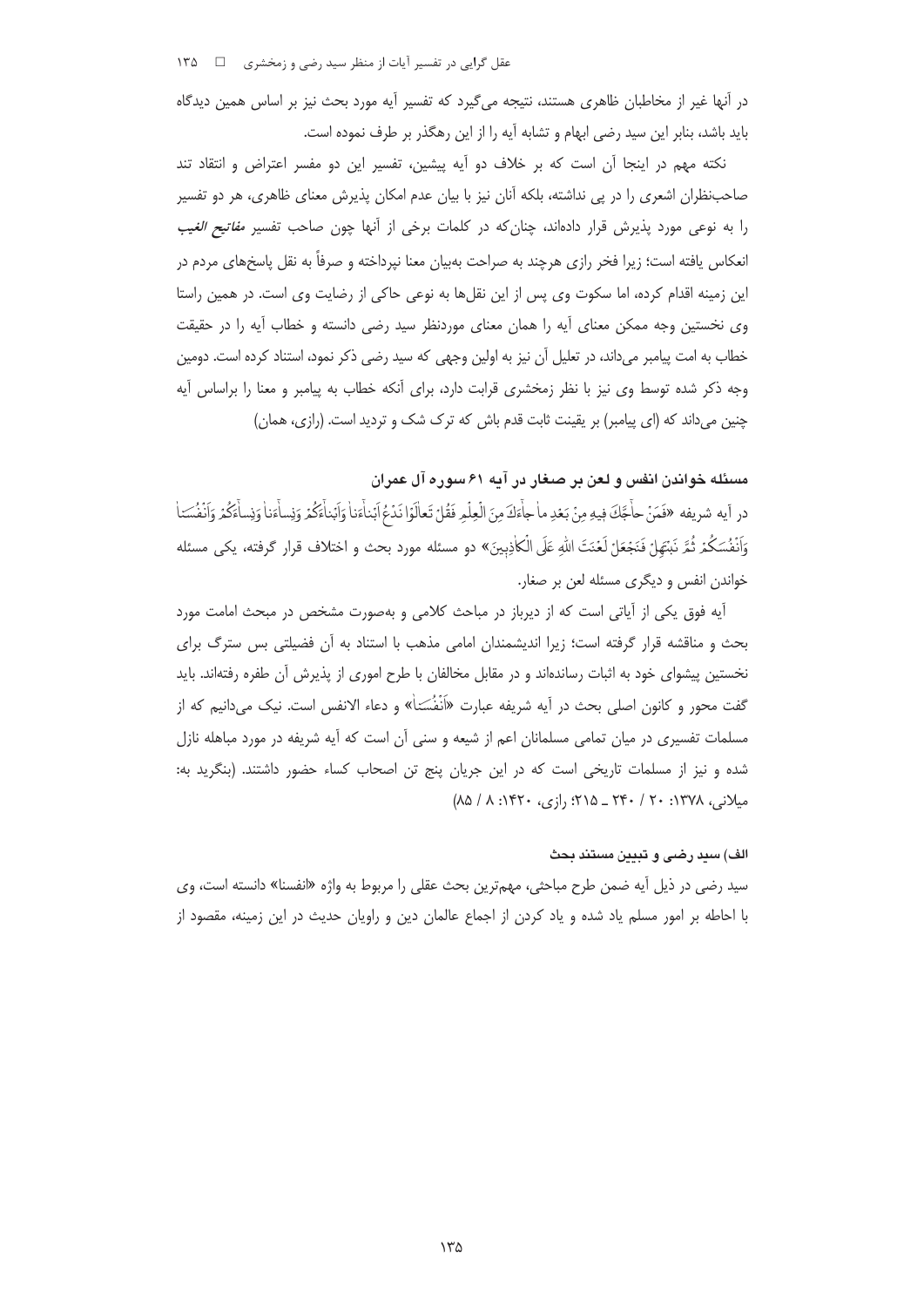#### ۱۳۶ هـ فصلنامه علمي ـ پژوهشي مطالعات تفسيري، سال ۰۷ زمستان ۹۵، ش ۲۸

«انفس» در آیه را حضرت امیر ﷺ بهشمار آورده و در مقام اثبات سخن خویش به ارائه چند گونه دلیل و شاهد پرداخته است که در یک نگاه کلی میتوان آنها را به دو نوع شاهد عقلی و نقلی تقسیم کرد.

### یک. استناد به شاهد عقلی

نخستین شاهد وی شاهدی عقلی است که بر پایه آن صحیح نیست انسان خود را بخواند چنان که صحیح نیست به خودش امر کند. وی در تأیید این شاهد و عدم صحت امر نفس از سیره نبوی بهره می5یرد، آنجا که در جریان فرار سهیل بن عمرو پس از جنگ بدر، پیامبر اکرمﷺ فرمود: «من وجد سهیل بن عمرو فلیقتله» اما زمانی که خود حضرت او را در حال پنهان شدن در کنار ریشه درختی یافت، وی را نکشت، حال آنکه اگر غیر پیامبر می یافت باید به قتل می <sub>(</sub>ساند.

# دو. استناد به قرینه نقلی

همان طور که در بحث از آیه پیشین آمد، سید رضی در تفسیر تکیه خاصی بر نگاه عقل گرایانه دارد، با این وجود نگاه کلی و مبنای وی در این عقلمداری، مصدر بودن قرآن برای تفسیر خود قرآن یا همان تفسیر قرآن به قرآن و مصدر بودن سنت برای تفسیر قرآن است و بهعبارتی قرآنمحوری و سنتمداری بهخوبی در کلام سید رضی در تفسیر آیه موردنظر و در تمام تفسیر، به چشم می خورد؛ امری که بهخوبی بیانگر تفاوت وی با انگاره تفسیری زمخشری است.

یس از ارائه شاهد عقلی، سید به ارائه شواهدی از کتاب و سنت می پردازد و در این راستا ضمن نقل و یاد كرد حكايتي، از استدلال امام رضاءليَّةٍ مبنى بر اينكه مقصود از «انفسنا» حضرت امير، الله است، در ادامه به این استدلال پرداخته که داعی هیچگاه خودش را فرا نمی خواند و پیامبر هم در این جا داعی است «فَقُلٌ تَعاْلَوْا نَدْعُ» بهنظر این مفسر اگر این جور نباشد معنای آیه نادرست است، اما او به این دو نوع گواه بسنده نمی *ک*ند و سراغ شاهدی لغوی قرآنی رفته، از برخی عالمان این عرصه نقل می کند که عربها در فرهنگ خود از پسر عموی بی واسطه و نزدیک یک نفر، تعبیر به نفس آن فرد میکنند و گواه این ادعا را آیه شریفه می داند که «وَلاٰ تَلْمِزُوٓا أَنۡفُسَكُمْ». (حجرات / ١١) همچنین وی شاهد نقلی دیگری نیز آورده، البته این بار نه از جنس روایات بلكه از جنس آيات قرآني كه «فَإِذاْ دَخَلْتُمْ بُيُوتًا فَسَلِّمُوا عَلَّى أَنْفُسِكُمْ» (نور / ۶۱° سيد رضي، بي'تا: ۱۱۴ \_ ۱۱۰) و یرواضح است که در هر دو آیه مقصود از «انفس» دیگران هستند نه خود افراد مشار الیه.

# ب) زمخشری و اتخاذ موضعی مبهم

زمخشری نه تنها از اجماع مزبور یاد نکرده و بدان پایبند نیست، بلکه موضعی ابهامآمیز و دوگانه اتخاذ کرده است؛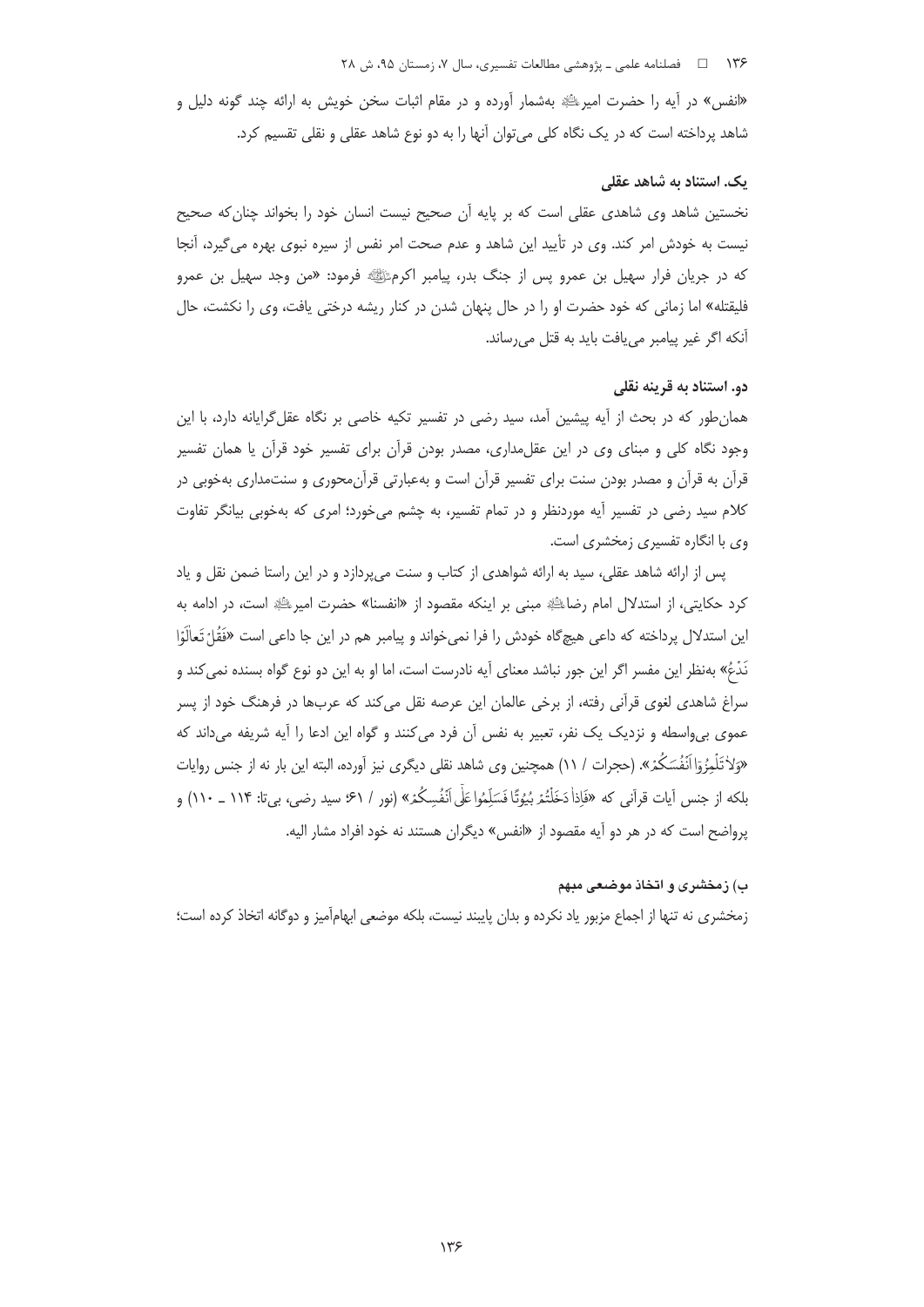عقل گرایی در تفسیر آیات از منظر سید رضی و زمخشری د د ۱۳۷

به این دلیل که از یکسو گویی مقصود از «انفسنا» را شخص پیامبر میداند نه حضرت امیر ﷺ، بهدلیل این سخن وي كه «خداوند ابناء و نساء را پيش از انفس ذكر كرده، به جهت اشعار به جايگاه والاي آنها و اينكه بر نفس مقدم می شوند و انسان نفس خود را فدای آنان می نماید»، از سوی دیگر به هنگام نقل سبب نزول آیه، امیرمؤمنان را نیز جزو همراهان پیامبر اکرمﷺ بهشمار آورده و به این مقدار هم بسنده نکرده و در ضمن قضایای مربوط به این جریان، حدیثی را ذکر کرده که پیامبر اکرمﷺ به هنگام خروج، اهلبیت ازجمله حضرت امیر ﷺ را تحت کساء خویش گرد آورد. آنچه بر شگفتی و ابهام مطلب می|فزاید این است که او در پایان بحث این آیه را دلیلی بر فضیلت اصحاب کساء بهشمار میآورد، دلیلی که به گفته وی چیزی قوی تر از آن نیست (زمخشری، ۱۴۰۷: ۱ / ۳۷۰)، از این رو سخن وی در تفسیر آیه دچار تزلزل و دوگانگی است؛ چرا که در صورت حمل «انفسنا» بر پیامبر، کدام واژه و عبارت به حضور امیرمؤمنان ﷺ اشاره خواهد داشت، بهویژه با تأکید خاص زمخشری بر حضور حضرت در این جمع.

#### بررسی دیدگاه دو مفسر

می توان گفت هنر مفسر و ارزش تفسیر وی در گرو تبیین صحیح آیه و رفع اجمال و ابهام از آن است، در اینجا سید رضی با ورود به عرصه بحث و سنگتمام گذاشتن، از یکسو در تبیین بحث با تأکید بر عقل گرایی و با استناد به جریانی تاریخی، مصداق «انفسنا» را روشن نموده و از سوی دیگر با اتخاذ مبنای قرآن محوری و سنتمداری و استمداد از منابع نقلی، ابهام موجود در ظاهر آیه را برای دومین بار رفع کرده است، اما زمخشری با عدم ارائه تبیین صحیحی از این بحث و عدم بیان دقیق مقصود از واژه «انفسنا» و در عین حال با ذکر دو قرینه؛ يكي بر اثبات اينكه مقصود حضرت امير است و يكي بر نفي آن، بر ابهام بحث افزوده و آن را وانهاده است.

بهنظر می رسد تمایلات و تعلق خاطر وی به مکتب خلافت، در این رویکرد بی تأثیر نبوده و مانع از بیان صریح حقیقت و در پی آن اعتراف به فضیلتی بس سترگ برای حضرت علیﷺ شده است. عدم آگاهی از این گونه شواهد در مورد فردی چون صاح*ب الکشاف* بعید و شگفتآور مینماید؛ بهویژه با در نظر گرفتن این نکته که وی با فاصله زمانی بیش از یک قرن متأخر از سید رضی بوده و طبیعتا بایستی با سخنان و استدلالهای سید رضی و امثال وی برخورد داشته باشد، بهخصوص آنکه وی حضور امیرمؤمنان در این جمع را بهصورت مؤكد پذيرفته و آيه شريفه را دليلي بر شرافت و جايگاه خاص اصحاب كساء كه حضرت امير از آن هاست، بهشمار آورده است.

#### مسئله چالش برانگیز لعن بر صغار

دومين بحث در ذيل آيه شريفه مربوط به عبارت ياياني آن؛ يعني «فَنَجْعَلْ لَعْنَتَ اللهِ عَلَى الْكَاٰذِبِينَ» است كه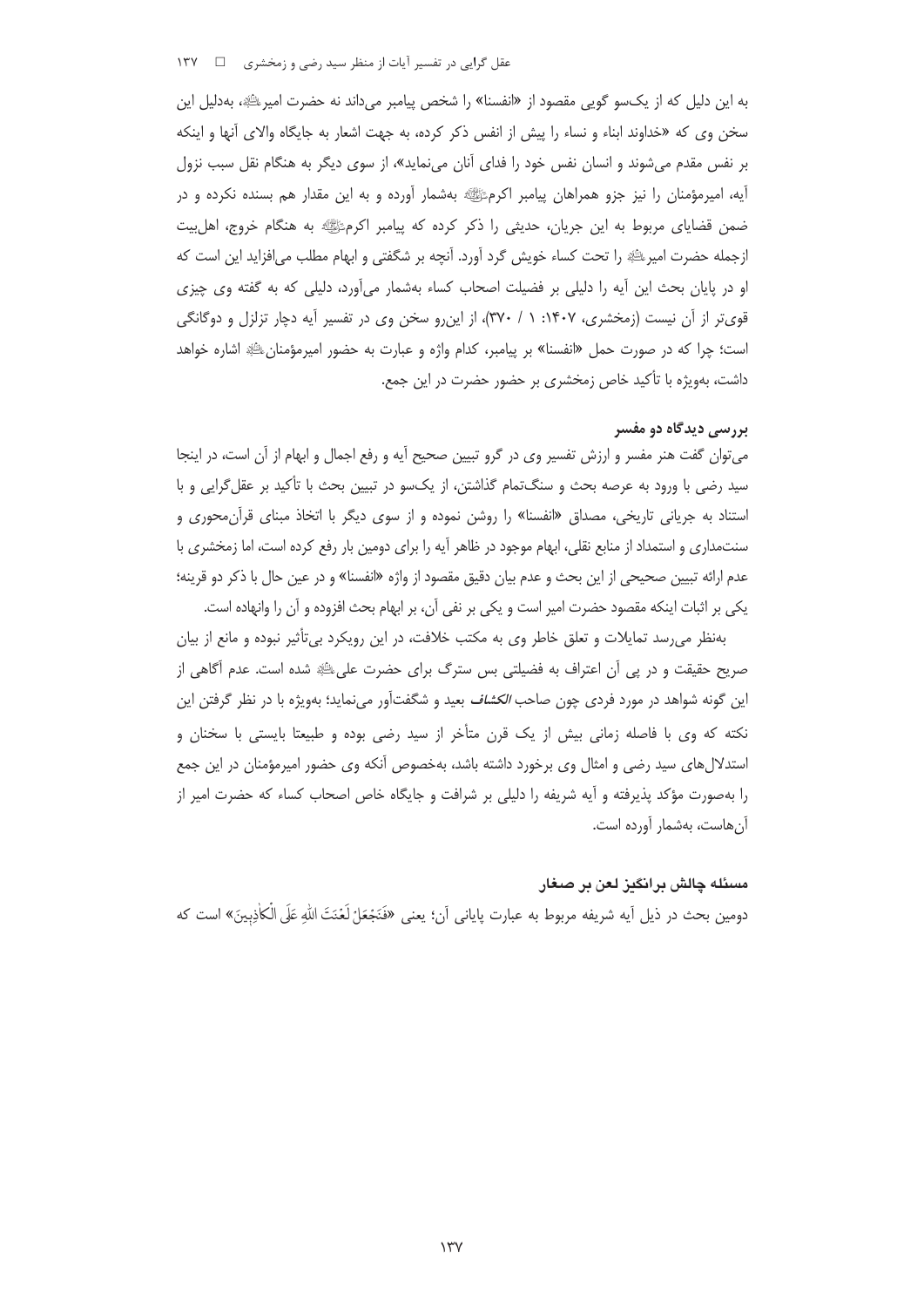۱۳۸ = 1 فصلنامه علمی ـ پژوهشی مطالعات تفسیری، سال ۷، زمستان ۹۵، ش ۲۸

در بردارنده لعن نسبت به کودکان ـ با توجه به سبب نزول آیه و تطبیق مصادیق آن ـ است. می دانیم حسنینﷺ۔ که در این جریان حضور داشتند ۔ کودک بودند، حال چگونه با وجود کودکی در مباهله ورود می کنند؟ چرا که اطفال استحقاق لعن ندارند حتی اگر از اطفال مشرکان باشند؛ زیرا آنها گناهی ندارند که استحقاق لعن داشته باشند و این با اصل کرامت ذاتی انسان که آیات قرآنی بر آن تأکید دارد، منافات دارد. (Lavasani, 2013: 393 397)

این مسئله نیز مفسران مذاهب اسلامی را دچار چالش و اختلاف کرده است، بهگونهای که هر یک به فراخور آگاهیها و گرایشهای کلامی خویش به ارائه پاسخ و تأویل و توجیه آیه رو آوردهاند. سید رضی و زمخشری نیز هر کدام به طریق خاصی به پاسخگویی و در نتیجه ارائه جوابهای متفاوت پرداختهاند.

# الف) پاسخهای سید رضی در این موضوع

# يک. فراگيري لعن به دليل سوء افعال کبار

سید رضی در حل این مشکل دو پاسخ را ذکر می کند: نخست آنکه از منظر وی عقوبتهایی که در تکذیب انبیا بر وجه استیصال و بیچارگی نازل میشد، همگانی بوده و اطفال را هم شامل میشده، هر چند آنچه به آنان میرسیده از باب رنج و سختی بوده نه از باب عقوبت مانند بیماریها و جراحتهای بزرگ و مشکلات عظیمی که به آنان میرسد.

# دو. انصراف لعن از صغار بهدليل واژه كاذبين

پاسخ دوم وی مبتنی بر نکتهای علمی و ناظر به واژه کاذبین است، از دیدگاه دانشمندان علم اصول مشتقات از جمله اسم فاعل حقیقت در «متلبس به مبدأ در حال» است و نسبت به متلبس در آینده قائل به مجازیتاند. (بنگرید به: آخوند خراسانی، ۱۴۰۹: ۳۸) گویا سید رضی با تکیه بر این مقدمه وارد بحث شده که خدا در اين آيه مقصود از لعن را صغار قرار نداده بهدليل عبارت «فَنَجْعَلْ لَعْنَتَ اللهِ عَلَى الْكَاذِبِينَ» و اطفال تحت این اسم قرار نمیگیرند، چه آنکه کاذبین کسانی|ند که بر خدا و رسولش دروغ بستند و اطفال چنین صفتی ندارند، بدین معنا که اطفال به جهت فقدان اراده، شأنیت چنین امری را ندارند، پس از استحقاق لعن خارج شدهاند. (سید رضی، بی تا: ۱۱۶ ـ ۱۱۵)

### ب) راه حل زمخشری

# يک. انصراف بهدليل علم پيامبر بهواقع حال

اما پاسخ زمخشری، پاسخی مبتنی بر تجربههای عرب جاهلی در میدانهای کارزار و أگاهی پیامبر از فرجام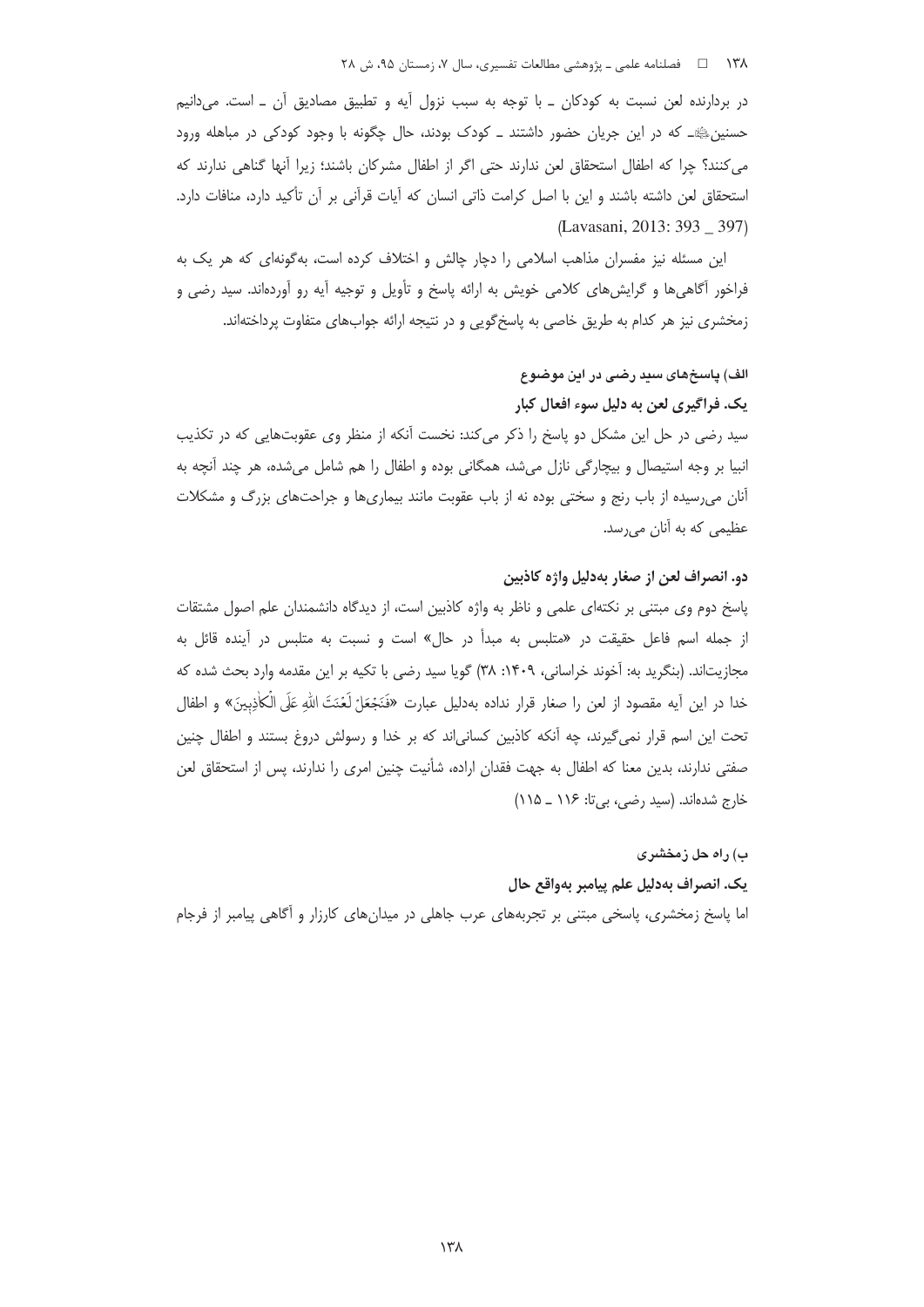این ماجرا است، وی در توجیه همراه بردن نزدیکان و عزیزان توسط حضرت از سنت عربها در انجام این امر برای ممانعت از فرار خویش در جنگها یاد کرده، آن را دلیل محکمی بر اطمینان خاطر حضرت از یکسو به جایگاه (و حقانیت) خویش و از سوی دیگر دروغگویی دشمن خود دانسته است. وی نتیجه میگیرد که در صورت تحقق مباهله، دشمن (و نه حضرت) با محبوبان و عزیزانش به هلاکت خواهد رسید؛ هلاکتی از نوع استیصال. (زمخشری، ۱۴۰۷: ۱ / ۳۶۹ و ۳۷۰)

# ارزیابی دیدگاه این دو

می توان گفت زمخشری در اینجا به پاسخ اول سید رضی اشاره دارد، آنجا که میگوید آوردن عزیزان و خویشان دشمن با فرض وقوع مباهله مايه هلاكت آنها است و اين هلاكت از نوع هلاكت استيصال است؛ يعني زمخشري در ضمن پاسخ خویش که آوردن اینان به جهت اطمینان خاطر پیامبر بوده، به این پاسخ سید رضی هم اشارهای دارد، اما رویکرد پاسخ وی با رویکرد پاسخ سید رضی متفاوت است؛ چرا که سید رضی این امر را دلیل اصلی آوردن خویشان بهشمار آورده، اما زمخشری آن را یک امر فرعی و در ضمن دلیل اصلی محسوب کرده است.

بهعبارت دیگر، سید رضی تعلیل این امر را به یک سنت الهی مستند کرده که به هنگام نزول عذاب، همگان دچار آن مي شوند «وَاتَّقُوا فِتْنَةً لاٰ تُصِيبَنَّ الَّذِينَ ظَلَمُوا مِنْكُمْ خاصَّةً» (انفال / ٢۵) و شاهد آن را جاري شدن اين گونه عذابها در امتهای پیشین میداند، اما زمخشری به سنت عربها استناد می کند که بهمنظور ایجاد اطمینان خاطر و برای ایجاد قوت قلب آنان و ابراز قاطعیت نسبت به دشمن به هنگام جنگ، عزیزان خود را همراه خود میآوردند. پیامبرﷺ در این واقعه نه بهمنظور جهت مطلب دوم ــ که از آن بی نیاز است ــ بلکه بهخاطر تأکید بر جنبه اول دست بهچنین کاری زدند. درواقع می توان گفت سید رضی در اینجا نیز به مانند موارد پیشین در تفسیر آیات قرآنی از دیگر آیات مدد گرفته و گویا روش تفسیر قرآن به قرآن نزد وی از مقبولیت بالایی برخوردار است، برخلاف نویسنده *الکشاف* که در تفسیر این آیه از عوامل محیطی و تاریخ پیشینیان بهره برده است.

از سوی دیگر، سید رضی پس از این تعلیل و کمک گرفتن از قرینه خارجیه، بهدنبال قرینه درونی آیه رفته است. او ضمن بهرهگیری از «الْکاٰذِبینَ»، حمل آن را بر کسی که شأنیت صدق و کذب ندارد، صحیح ندانسته و بهنظر وی مقصود از کاذبین در آیه دروغگویان بر خدا و رسولش است. از منظر وی آشکار است که اين مفهوم نسبت به اطفال قابليت انطباق نداشته، بلكه صحت سلب دارد.

# نتيجه

رویکرد عقل گرایی در تفسیر آیات قرآن توسط مفسرانی مانند زمخشری و سید رضی به کار گرفته شده است.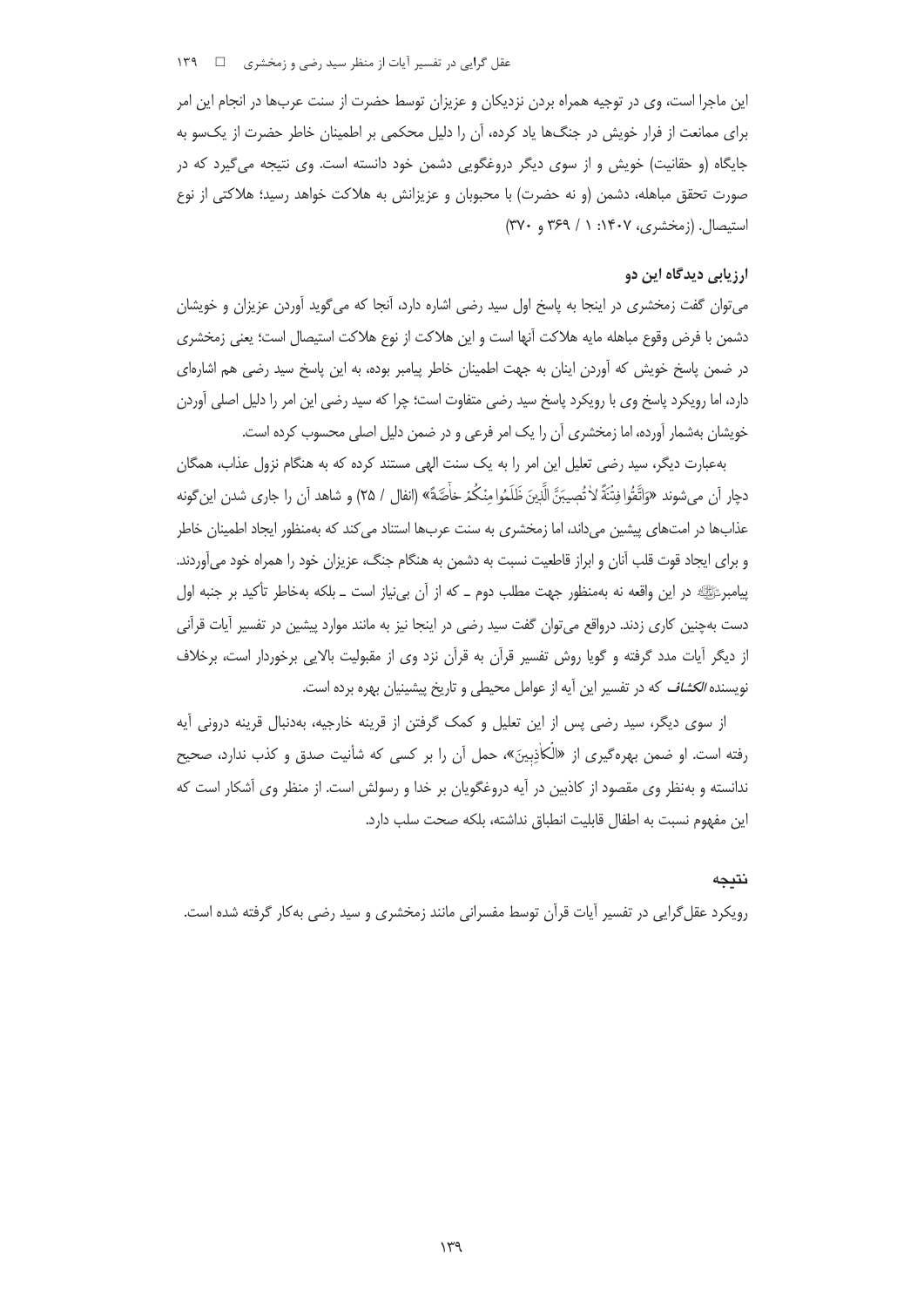۱۴۰ = هلنامه علمی ـ پژوهشی مطالعات تفسیری، سال ۷، زمستان ۹۵، ش ۲۸

این دو مفسر که یکی معتزلی است (زمخشری) و دیگری امامی (سید رضی) از دو مبنای متمایز به تفسیر آيات قرآن پرداختهاند.

نقطه تمایز این دو مبنا چنین است: از نظر زمخشری تفسیر بر اساس اصول عقلی معتزلی (تأویل گرایی) است، در حالی که از منظر سید رضی مبنای تفسیر، عبارت است از مرجع بودن خود قرآن (قرآن،محوری) و سنت مورد تایید. بهعبارت دیگر رویکرد عقلی سید رضی تنها در پرتو چنین مبنایی قابل تبیین است.

زمحشری در تفسیر آیه هفتم آل عمران به صراحت بر آگاهی راسخان در علم از متشابهات قرآن تاکید ورزیده، اما سید رضی نوآورانه و با گزینش راهی میانه بر این باور است که راسخان در علم برخی آیات متشابه آگاه، اما برخی آیات متشابه دیگر از حوزه دسترسی علمی آنان بهدور است.

سید رضی و زمخشری از معتقدان به غیر قابل قبول بودن معنای ظاهری آیات متشابهاند و راهکار تفسیری ارائه شده توسط آنان از طریق رد آیات متشابه به آیات محکم است.

تاویل گرایی و تفسیر عقلی سید رضی آمیختهای از استنادات عقلی و نقلی است (روش او در تفسیر آیه ۶۱ آل عمران) اما زمخشری بیشتر با استمداد از آموزههای کلامی خویش و اتکای حداکثری بر موازین عقلی و در حاشیه قرار دادن منابع نقلی به تفسیر این قبیل آیات پرداخته است.

#### منابع و مآخذ